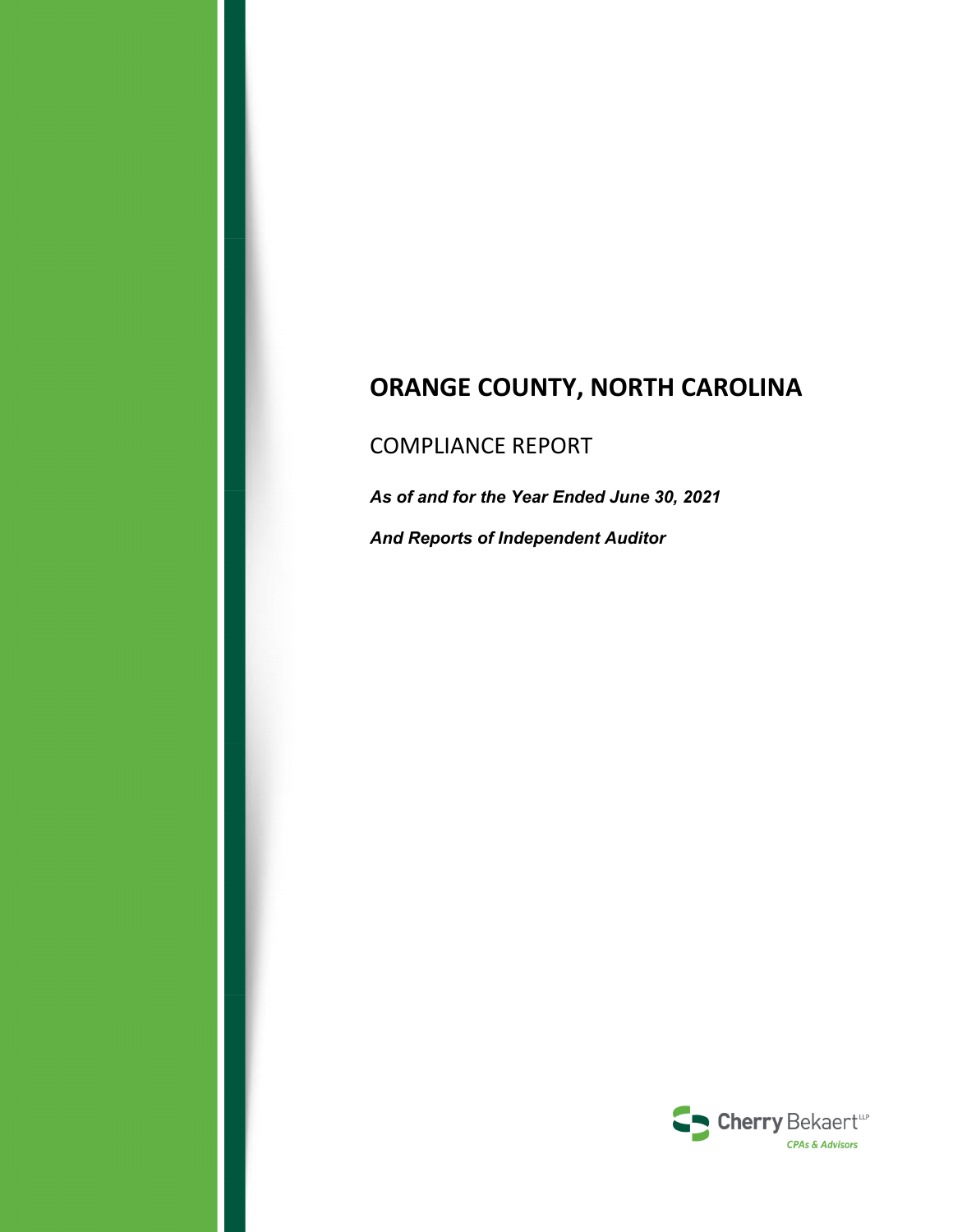## **ORANGE COUNTY, NORTH CAROLINA** TABLE OF CONTENTS

| Report of Independent Auditor on Internal Control over Financial Reporting and on<br>Compliance and Other Matters Based on an Audit of Financial Statements Performed |  |
|-----------------------------------------------------------------------------------------------------------------------------------------------------------------------|--|
|                                                                                                                                                                       |  |
|                                                                                                                                                                       |  |
| Report of Independent Auditor on Compliance for Each Major Federal Program and on                                                                                     |  |
| Internal Control over Compliance required by the Uniform Guidance and the State                                                                                       |  |
|                                                                                                                                                                       |  |
| Report of Independent Auditor on Compliance for Each Major State Program and on                                                                                       |  |
| Internal Control over Compliance required by the Uniform Guidance and the State                                                                                       |  |
|                                                                                                                                                                       |  |
|                                                                                                                                                                       |  |
|                                                                                                                                                                       |  |
|                                                                                                                                                                       |  |
|                                                                                                                                                                       |  |
|                                                                                                                                                                       |  |
|                                                                                                                                                                       |  |
|                                                                                                                                                                       |  |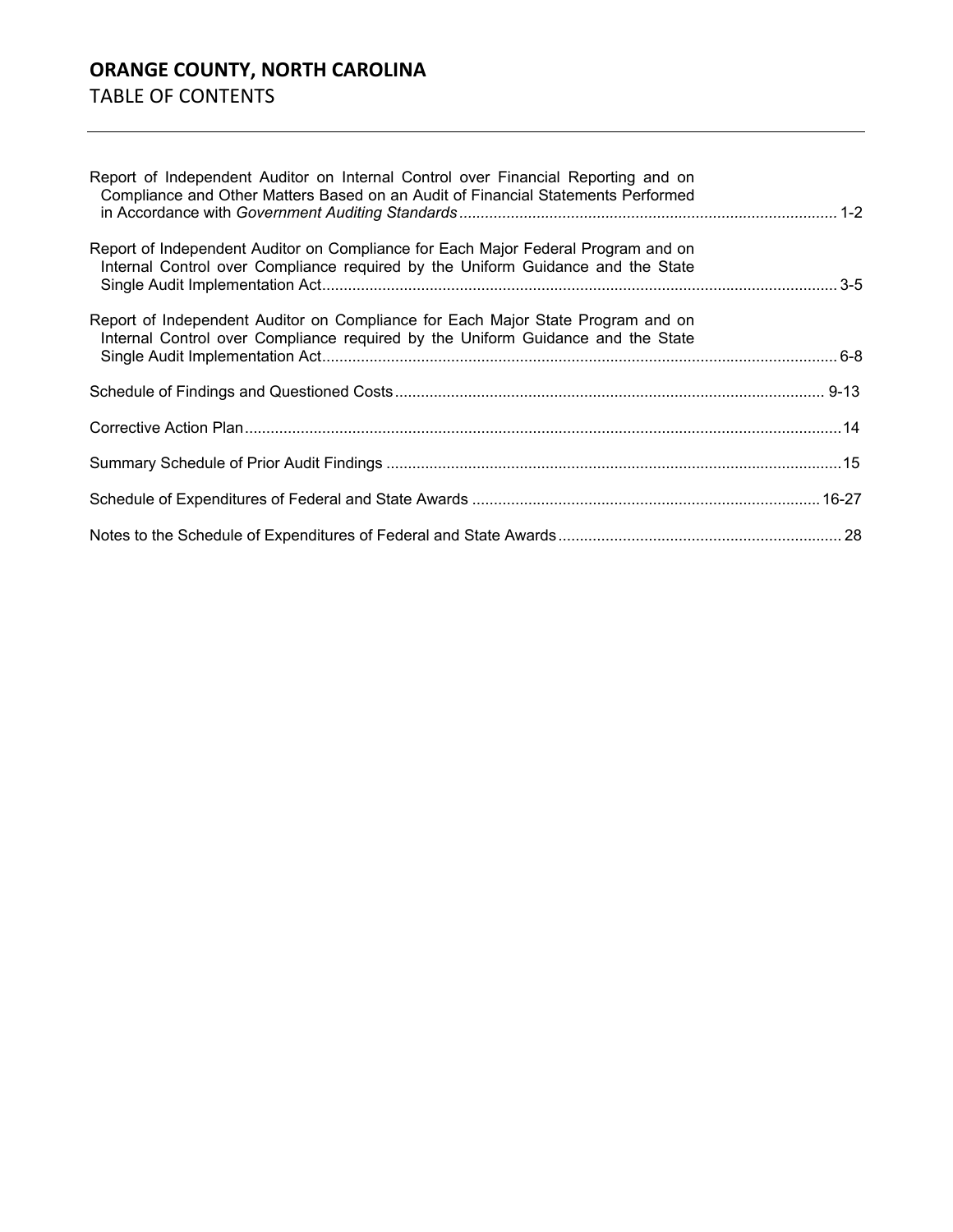

### **Report of Independent Auditor on Internal Control over Financial Reporting and on Compliance and Other Matters Based on an Audit of Financial Statements Performed in Accordance with** *Government Auditing Standards*

To the Board of County Commissioners Orange County, North Carolina

We have audited, in accordance with auditing standards generally accepted in the United States of America and the standards applicable to financial audits contained in *Government Auditing Standards*, issued by the Comptroller General of the United States, the financial statements of the governmental activities, the discretely presented component unit, each major fund, and the aggregate remaining fund information of Orange County, North Carolina (the "County"), as of and for the year ended June 30, 2021, and the related notes to the financial statements, which collectively comprises the County's basic financial statements, and have issued our report thereon dated January 21, 2022. The financial statements of the Orange County ABC Board were not audited in accordance with *Government Auditing Standards*.

#### **Internal Control over Financial Reporting**

In planning and performing our audit of the financial statements, we considered the County's internal control over financial reporting ("internal control") as a basis for designing audit procedures that are appropriate in the circumstances for the purpose of expressing our opinions on the financial statements, but not for the purpose of expressing an opinion on the effectiveness of the County's internal control. Accordingly, we do not express an opinion on the effectiveness of the County's internal control.

A *deficiency in internal control* exists when the design or operation of a control does not allow management or employees, in the normal course of performing their assigned functions, to prevent, or detect and correct, misstatements on a timely basis. A *material weakness* is a deficiency, or a combination of deficiencies, in internal control, such that there is a reasonable possibility that a material misstatement of the entity's financial statements will not be prevented, or detected and corrected, on a timely basis. A *significant deficiency* is a deficiency, or a combination of deficiencies, in internal control that is less severe than a material weakness, yet important enough to merit attention by those charged with governance.

Our consideration of internal control was for the limited purpose described in the first paragraph of this section and was not designed to identify all deficiencies in internal control that might be material weaknesses or significant deficiencies. Given these limitations, during our audit we did not identify any deficiencies in internal control that we consider to be material weaknesses. However, material weaknesses may exist that have not been identified.

#### **Compliance and Other Matters**

As part of obtaining reasonable assurance about whether the County's financial statements are free from material misstatement, we performed tests of its compliance with certain provisions of laws, regulations, contracts, and grant agreements, noncompliance with which could have a direct and material effect on the financial statements. However, providing an opinion on compliance with those provisions was not an objective of our audit and, accordingly, we do not express such an opinion. The results of our tests disclosed no instances of noncompliance or other matters that are required to be reported under *Government Auditing Standards*.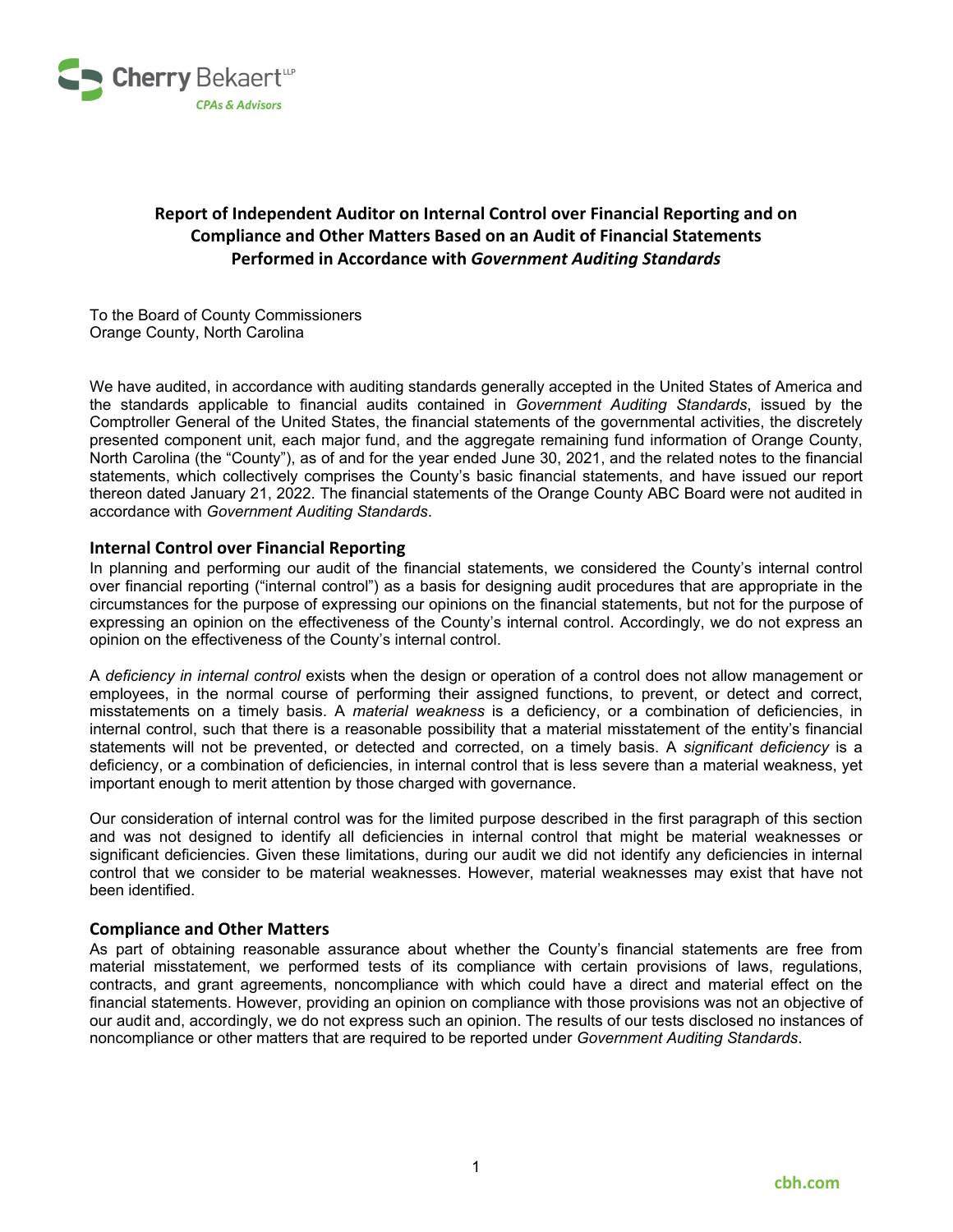### **Purpose of this Report**

The purpose of this report is solely to describe the scope of our testing of internal control and compliance and the results of that testing, and not to provide an opinion on the effectiveness of the entity's internal control or on compliance. This report is an integral part of an audit performed in accordance with *Government Auditing Standards* in considering the entity's internal control and compliance. Accordingly, this communication is not suitable for any other purpose.

Chuny Bekaert LLP

Raleigh, North Carolina January 21, 2022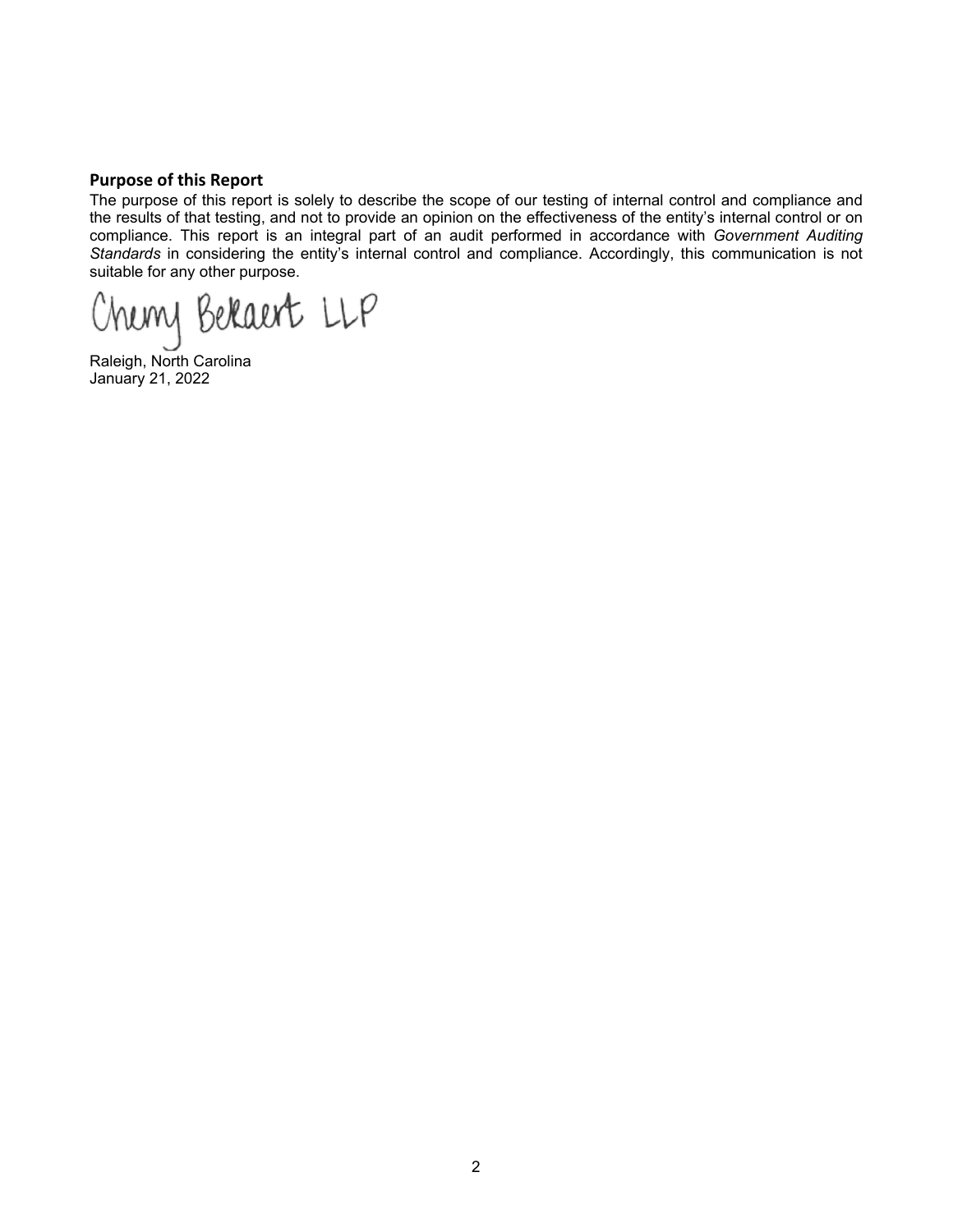

### **Report of Independent Auditor on Compliance for Each Major Federal Program and on Internal Control over Compliance as required by the Uniform Guidance and the State Single Audit Implementation Act**

To the Board of County Commissioners Orange County, North Carolina

#### **Report on Compliance for Each Major Federal Program**

We have audited Orange County, North Carolina's (the "County") compliance with the types of compliance requirements described in the *U.S. Office of Management and Budget ("OMB") Compliance Supplement* and the *Audit Manual for Governmental Auditors in North Carolina*, issued by the North Carolina Local Government Commission, that could have a direct and material effect on each of the County's major federal programs for the year ended June 30, 2021. The County's major federal programs are identified in the summary of auditor's results section of the accompanying schedule of findings and questioned costs.

The County's basic financial statements include the operations of a discretely presented component unit, which is not included in County's schedule of expenditures of federal and state awards during the year ended June 30, 2021. Our audit, described below, did not include the operations of the discretely presented component unit since it was audited by other auditors.

#### *Management's Responsibility*

Management is responsible for compliance with federal and State statutes, regulations, and the terms and conditions of its federal awards applicable to its federal programs.

#### *Auditor's Responsibility*

Our responsibility is to express an opinion on compliance for each of the County's major federal programs based on our audit of the types of compliance requirements referred to above. We conducted our audit of compliance in accordance with auditing standards generally accepted in the United States of America; the standards applicable to financial audits contained in *Government Auditing Standards*, issued by the Comptroller General of the United States; and the audit requirements of Title 2 U.S. *Code of Federal Regulations Part 200, Uniform Administrative Requirements, Cost Principles, and Audit Requirements for Federal Awards* ("Uniform Guidance") and the State Single Audit Implementation Act. Those standards, the Uniform Guidance, and the State Single Audit Implementation Act require that we plan and perform the audit to obtain reasonable assurance about whether noncompliance with the types of compliance requirements referred to above that could have a direct and material effect on a major federal program occurred. An audit includes examining, on a test basis, evidence about the County's compliance with those requirements and performing such other procedures as we considered necessary in the circumstances.

We believe our audit provides a reasonable basis for our opinion on compliance for each major federal program. However, our audit does not provide a legal determination of the County's compliance.

#### *Opinion on Each Major Federal Program*

In our opinion, the County complied, in all material respects, with the types of compliance requirements referred to above that could have a direct and material effect on each of its major federal programs for the year ended June 30, 2021.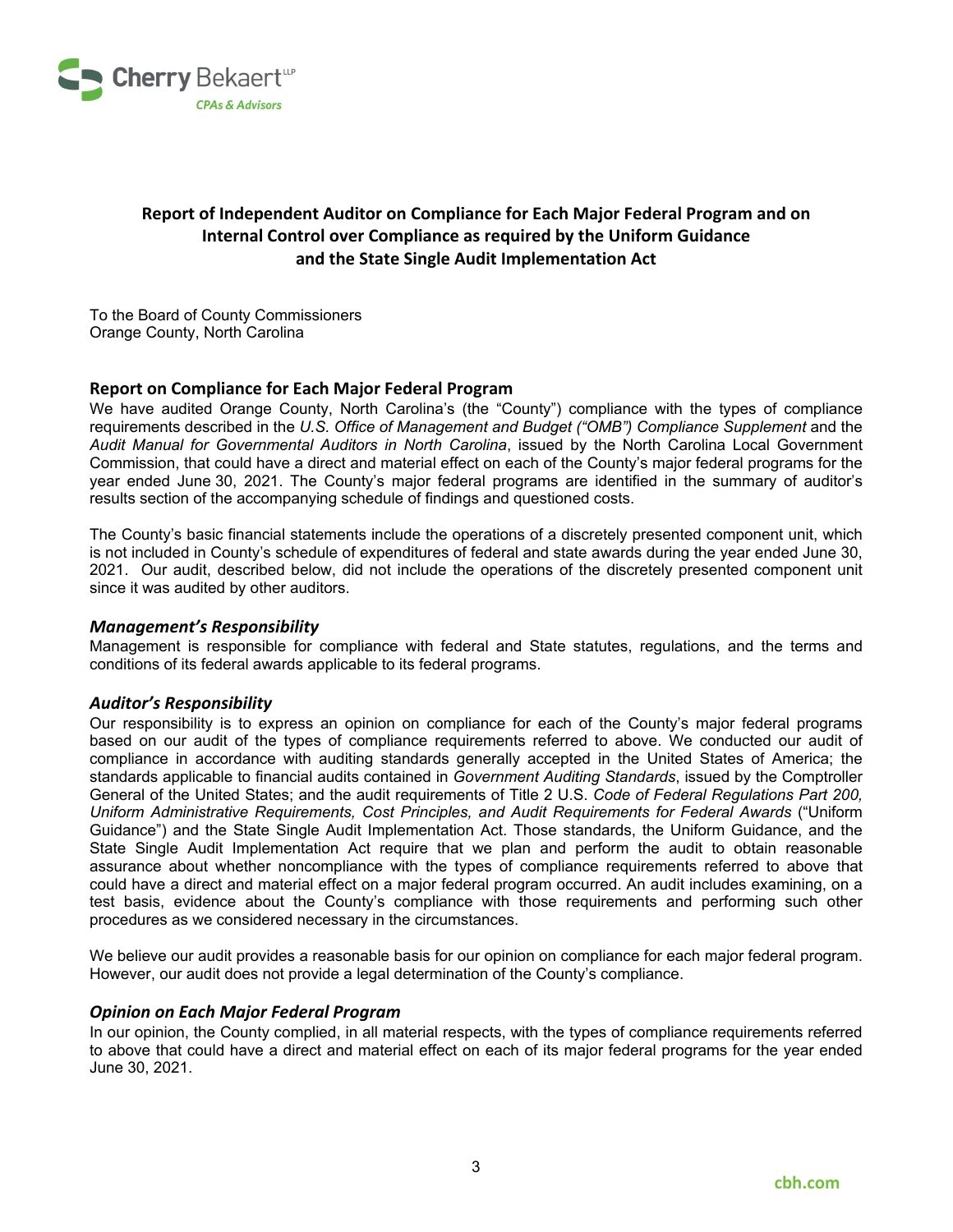#### *Other Matters*

The results of our auditing procedures disclosed an instance of noncompliance, which is required to be reported in accordance with applicable sections of the Uniform Guidance as described in the Audit Manual for Governmental Auditors in North Carolina and which is described in the accompanying schedule of findings and questioned costs as item 2021-001. Our opinion on each major federal program is not modified with respect to this matter.

The County's response to the noncompliance finding identified in our audit is described in the accompanying schedule of findings and questioned costs. The County's response was not subjected to the auditing procedures applied in the audit of compliance and, accordingly, we express no opinion on it.

#### **Report on Internal Control over Compliance**

Management of the County is responsible for establishing and maintaining effective internal control over compliance with the types of compliance requirements referred to above. In planning and performing our audit of compliance, we considered the County's internal control over compliance with the types of requirements that could have a direct and material effect on a major federal program to determine the auditing procedures that are appropriate in the circumstances for the purpose of expressing our opinion on compliance for each federal program and to test and report on internal control over compliance in accordance with the Uniform Guidance and the State Single Audit Implementation Act, but not for the purpose of expressing an opinion on the effectiveness of internal control over compliance. Accordingly, we do not express an opinion on the effectiveness of the County's internal control over compliance.

A *deficiency in internal control over compliance* exists when the design or operation of a control over compliance does not allow management or employees, in the normal course of performing their assigned functions, to prevent, or detect and correct, noncompliance with a type of compliance requirement of a federal program on a timely basis. A *material weakness in internal control over compliance* is a deficiency, or a combination of deficiencies, in internal control over compliance, such that there is a reasonable possibility that material noncompliance with a type of compliance requirement of a federal program will not be prevented, or detected and corrected, on a timely basis. A *significant deficiency in internal control* over compliance is a deficiency, or a combination of deficiencies, in internal control over compliance with a type of compliance requirement of a federal program that is less severe than a material weakness in internal control over compliance, yet important enough to merit attention by those charged with governance.

Our consideration of internal control over compliance was for the limited purpose described in the first paragraph of this section and was not designed to identify all deficiencies in internal control over compliance that might be material weaknesses or significant deficiencies. We did not identify any deficiencies in internal control over compliance that we consider to be material weaknesses. However, material weaknesses may exist that have not been identified.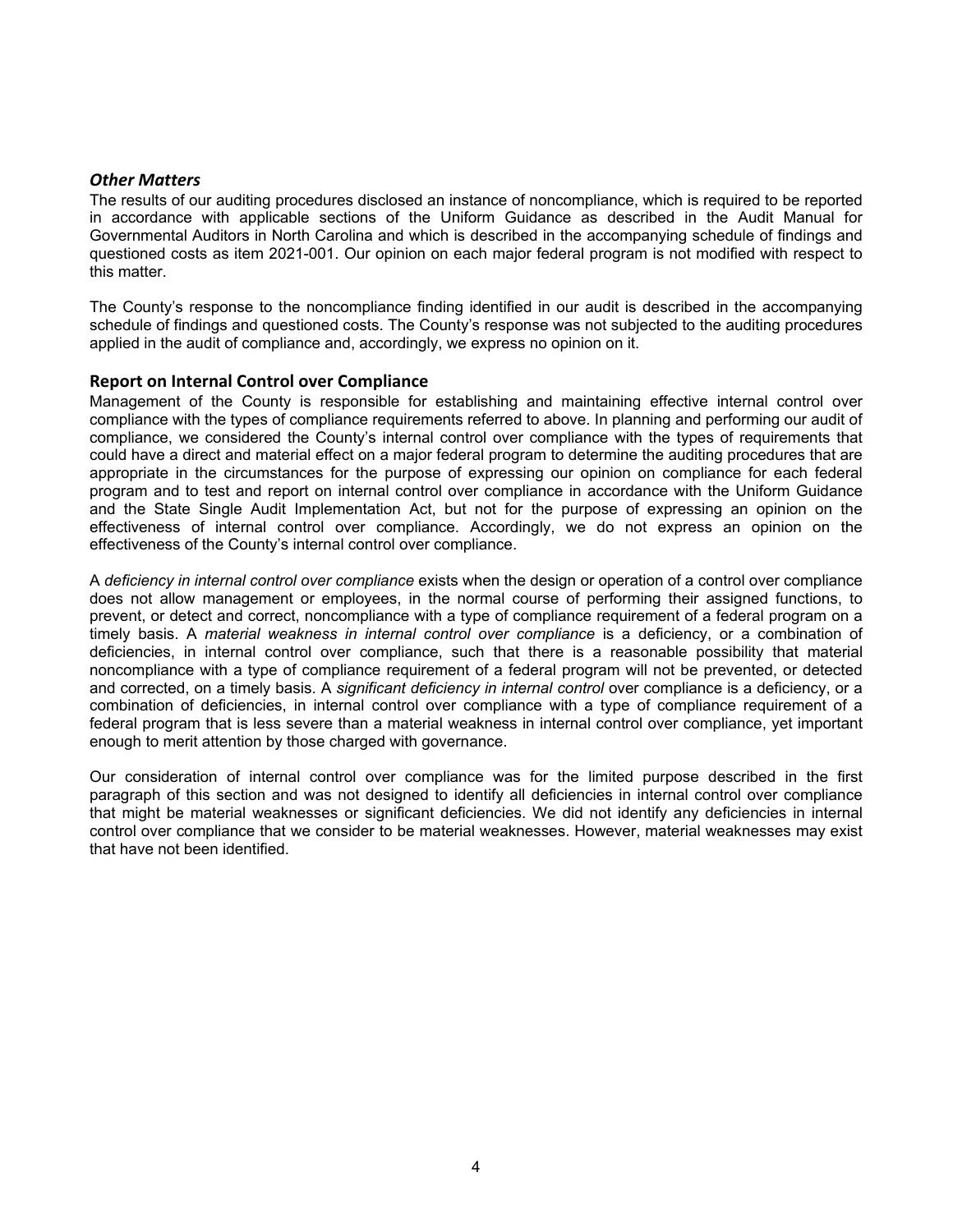#### **Report on Schedule of Expenditures of Federal and State Awards Required by the Uniform Guidance and the State Single Audit Implementation Act**

We have audited the financial statements of the governmental activities, the business-type activities, the discretely presented component unit, each major fund, and the aggregate remaining fund information of the County as of and for the year ended June 30, 2021, and the related notes to the financial statements, which collectively comprise the County's basic financial statements. We issued our report thereon dated January 21, 2022, which contained an unmodified opinion on those financial statements. We did not audit the financial statements of the discretely presented component unit. Those financial statements were audited by other auditors whose reports thereon have been furnished to us and our opinion, insofar as it relates to the amounts for the discretely presented component unit, is based solely on the reports of the other auditors. Our audit was conducted for the purpose of forming opinions on the financial statements as a whole. The accompanying schedule of expenditures of federal and state awards is presented for purposes of additional analysis as required by the Uniform Guidance and the State Single Audit Implementation Act and is not a required part of the basic financial statements. Such information is the responsibility of management and was derived from and relates directly to the underlying accounting and other records used to prepare the basic financial statements. The information has been subjected to the auditing procedures applied in the audit of the basic financial statements and certain additional procedures, including comparing and reconciling such information directly to the underlying accounting and other records used to prepare the financial statements or to the basic financial statements themselves, and other additional procedures in accordance with auditing standards generally accepted in the United States of America. In our opinion, the schedule of expenditures of federal and state awards is fairly stated, in all material respects, in relation to the basic financial statements taken as a whole.

The purpose of this report on internal control over compliance is solely to describe the scope of our testing of internal control over compliance and the results of that testing based on the requirements of the Uniform Guidance and the State Single Audit Implementation Act. Accordingly, this report is not suitable for any other purpose.

runy Bekaert LLP

Raleigh, North Carolina January 21, 2022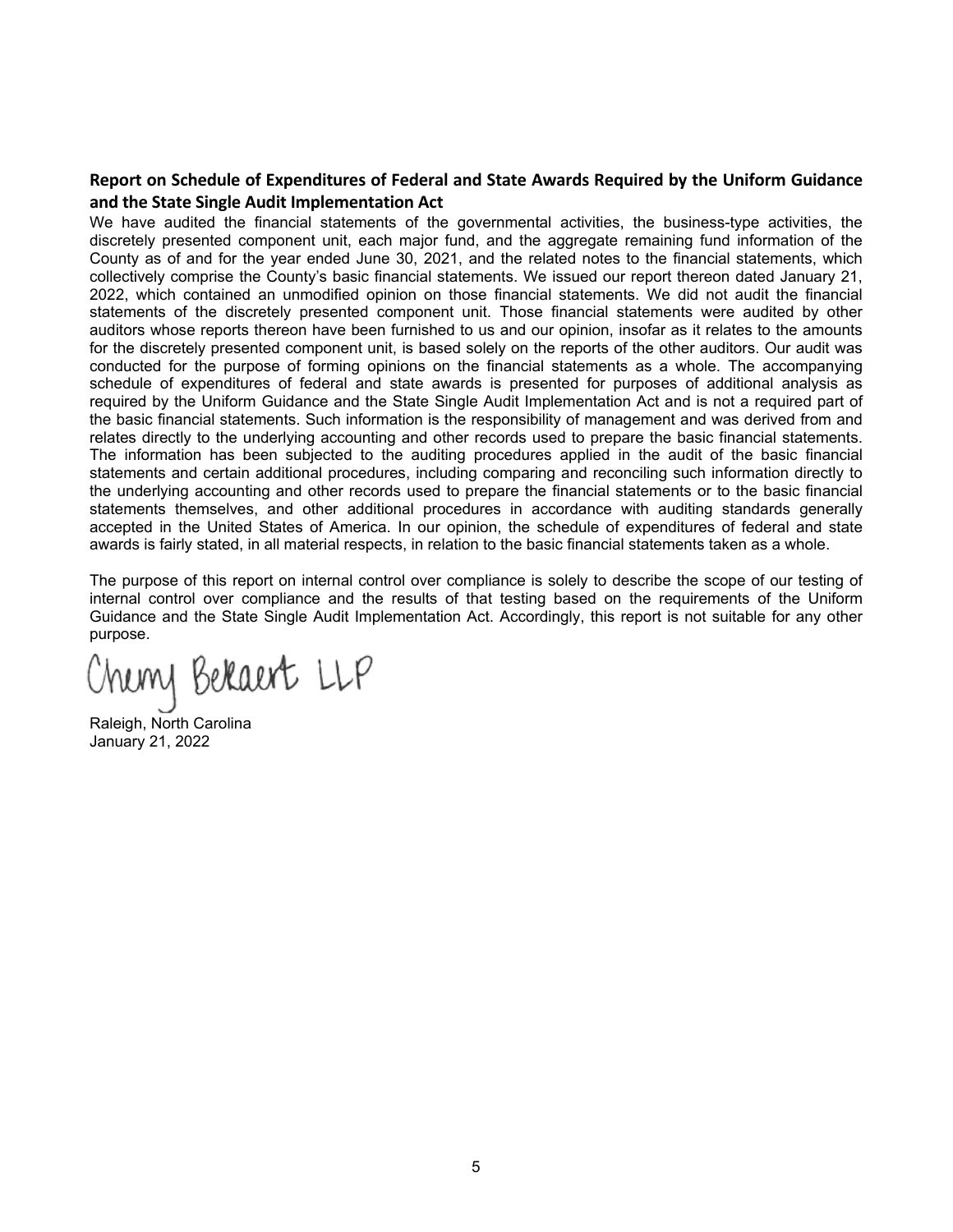

### **Report of Independent Auditor on Compliance for Each Major State Program and on Internal Control over Compliance as required by the Uniform Guidance and the State Single Audit Implementation Act**

To the Board of County Commissioners Orange County, North Carolina

#### **Report on Compliance for Each Major State Program**

We have audited Orange County, North Carolina's (the "County") compliance with the types of compliance requirements described in the *Audit Manual for Governmental Auditors in North Carolina*, issued by the North Carolina Local Government Commission, that could have a direct and material effect on each of the County's major state programs for the year ended June 30, 2021. The County's major state programs are identified in the summary of auditor's results section of the accompanying schedule of findings and questioned costs.

The County's basic financial statements include the operations of a discretely presented component unit, which is not included in County's schedule of expenditures of federal and state awards during the year ended June 30, 2021. Our audit, described below, did not include the operations of the discretely presented component unit since it was audited by other auditors.

#### *Management's Responsibility*

Management is responsible for compliance with state statutes, regulations, and the terms and conditions of its state awards applicable to its state programs.

#### *Auditor's Responsibility*

Our responsibility is to express an opinion on compliance for each of the County's major state programs based on our audit of the types of compliance requirements referred to above. We conducted our audit of compliance in accordance with auditing standards generally accepted in the United States of America; the standards applicable to financial audits contained in *Government Auditing Standards*, issued by the Comptroller General of the United States; and the audit requirements of Title 2 U.S. *Code of Federal Regulations Part 200, Uniform Administrative Requirements, Cost Principles, and Audit Requirements for Federal Awards* ("Uniform Guidance") and the State Single Audit Implementation Act. Those standards, the Uniform Guidance, and the State Single Audit Implementation Act require that we plan and perform the audit to obtain reasonable assurance about whether noncompliance with the types of compliance requirements referred to above that could have a direct and material effect on a major state program occurred. An audit includes examining, on a test basis, evidence about the County's compliance with those requirements and performing such other procedures as we considered necessary in the circumstances.

We believe our audit provides a reasonable basis for our opinion on compliance for each major state program. However, our audit does not provide a legal determination of the County's compliance.

#### *Opinion on Each Major State Program*

In our opinion, the County complied, in all material respects, with the types of compliance requirements referred to above that could have a direct and material effect on each of its major state programs for the year ended June 30, 2021.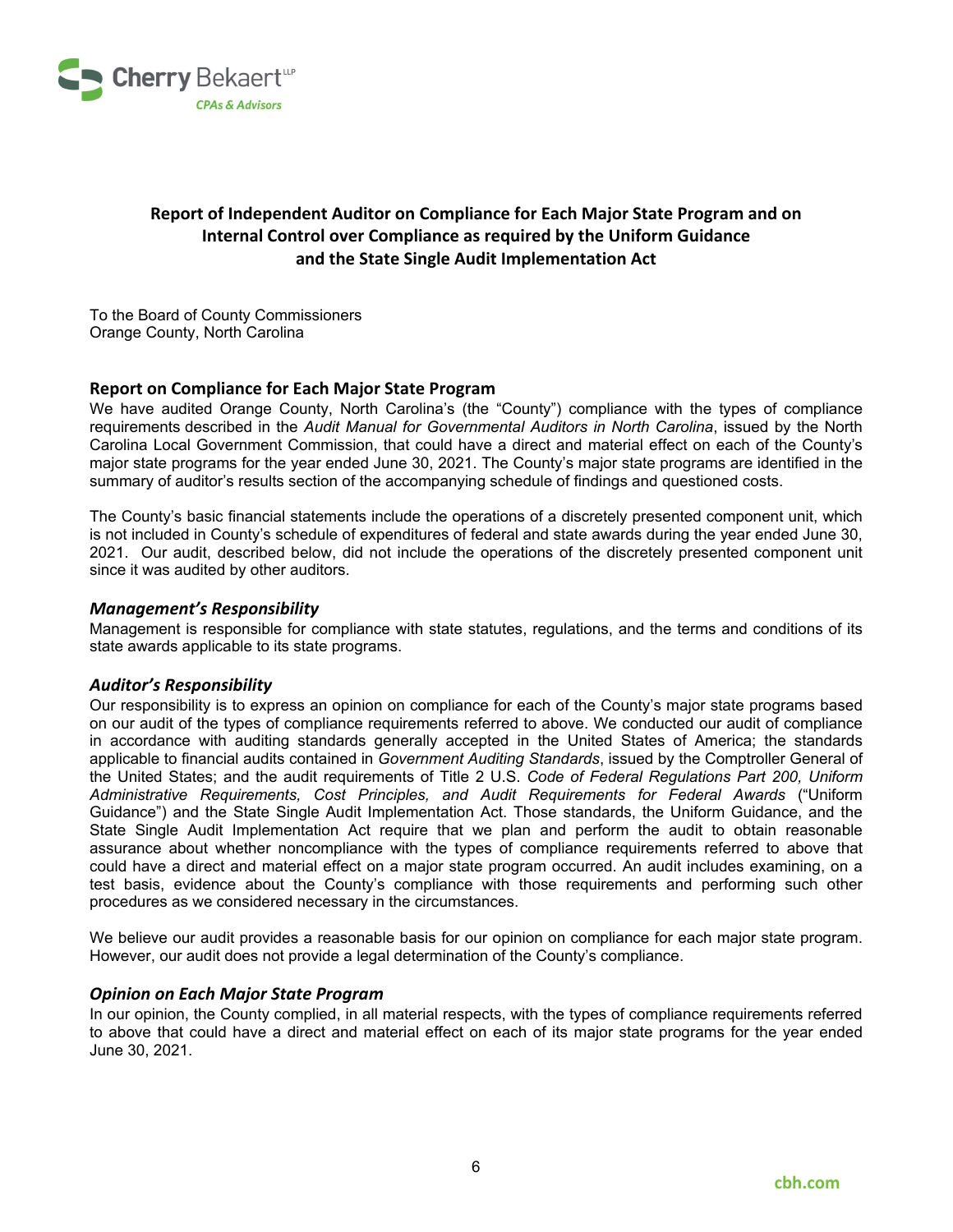#### *Other Matters*

The results of our auditing procedures disclosed instances of noncompliance, which are required to be reported in accordance with the Uniform Guidance and which are described in the accompanying schedule of findings and questioned costs as item 2021-001. Our opinion on each major state program is not modified with respect to this matter.

The County's response to the noncompliance finding identified in our audit is described in the accompanying schedule of findings and questioned costs. The County's response was not subjected to the auditing procedures applied in the audit of compliance and, accordingly, we express no opinion on it.

#### **Report on Internal Control over Compliance**

Management of the County is responsible for establishing and maintaining effective internal control over compliance with the types of compliance requirements referred to above. In planning and performing our audit of compliance, we considered the County's internal control over compliance with the types of requirements that could have a direct and material effect on each major state program to determine the auditing procedures that are appropriate in the circumstances for the purpose of expressing an opinion on compliance for each major state program and to test and report on internal control over compliance in accordance with the Uniform Guidance, but not for the purpose of expressing an opinion on the effectiveness of internal control over compliance. Accordingly, we do not express an opinion on the effectiveness of the County's internal control over compliance.

A *deficiency in internal control over compliance* exists when the design or operation of a control over compliance does not allow management or employees, in the normal course of performing their assigned functions, to prevent, or detect and correct, noncompliance with a type of compliance requirement of a state program on a timely basis. A *material weakness in internal control over compliance* is a deficiency, or a combination of deficiencies, in internal control over compliance, such that there is a reasonable possibility that material noncompliance with a type of compliance requirement of a state program will not be prevented, or detected and corrected, on a timely basis. A *significant deficiency in internal control over compliance* is a deficiency, or a combination of deficiencies, in internal control over compliance with a type of compliance requirement of a state program that is less severe than a material weakness in internal control over compliance, yet important enough to merit attention by those charged with governance.

Our consideration of internal control over compliance was for the limited purpose described in the first paragraph of this section and was not designed to identify all deficiencies in internal control over compliance that might be material weaknesses or significant deficiencies and, therefore, material weaknesses or significant deficiencies may exist that have not been identified. We did identify a certain deficiency in internal control over compliance, as described in the accompanying schedule of findings and questioned costs as item 2021-002, that we consider to be a material weakness.

The County's response to the internal control over compliance finding identified in our audit is described in the accompanying schedule of findings and questioned costs. The County's response was not subjected to the auditing procedures applied in the audit of compliance and, accordingly, we express no opinion on it.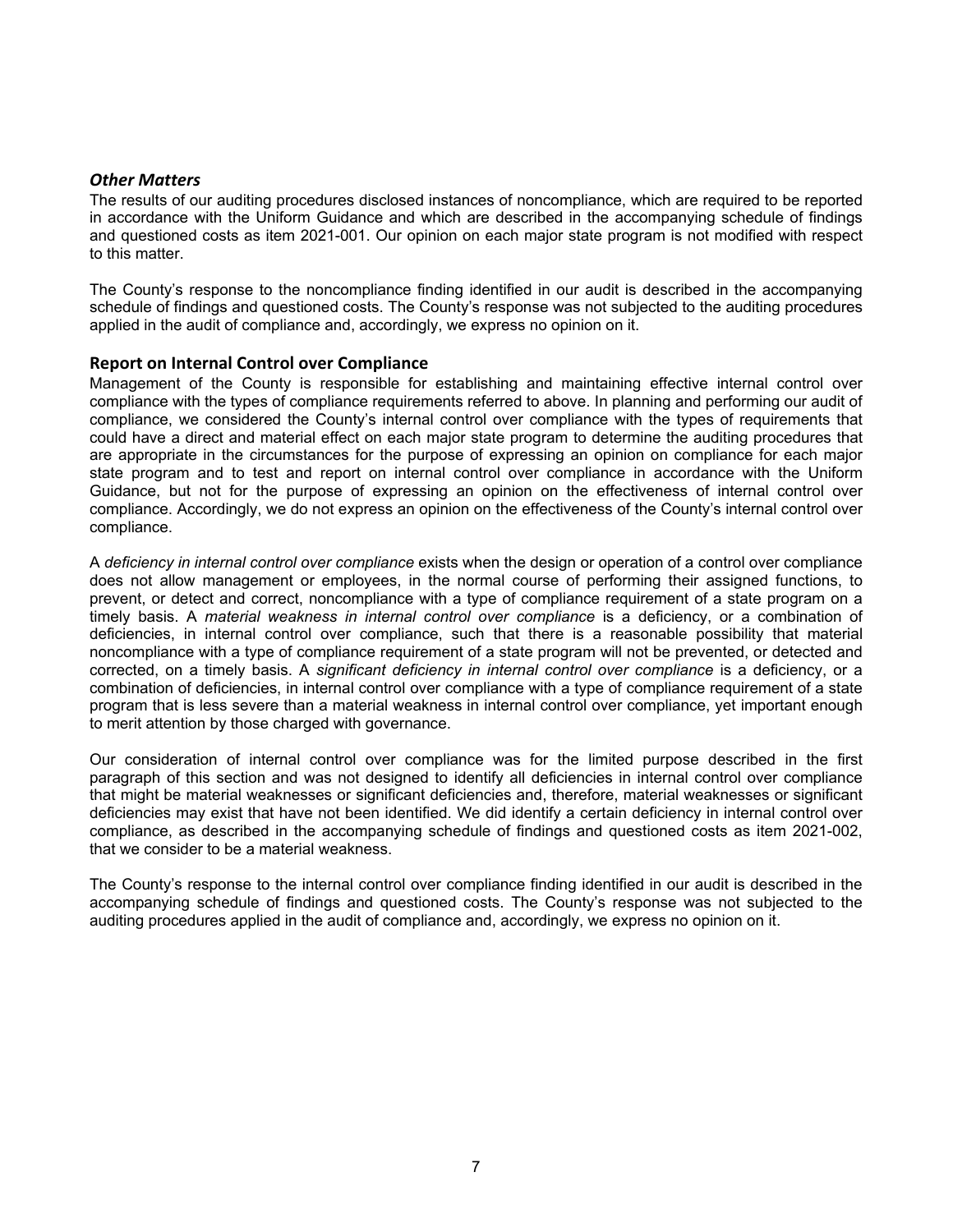#### **Report on Schedule of Expenditures of Federal and State Awards Required by the Uniform Guidance and the State Single Audit Implementation Act**

We have audited the financial statements of the governmental activities, the business-type activities, the discretely presented component unit, each major fund, and the aggregate remaining fund information of the County as of and for the year ended June 30, 2021, and the related notes to the financial statements, which collectively comprise the County's basic financial statements. We issued our report thereon dated January 21, 2022, which contained an unmodified opinion on those financial statements. We did not audit the financial statements of the discretely presented component unit. Those financial statements were audited by other auditors whose reports thereon have been furnished to us and our opinion, insofar as it relates to the amounts for the discretely presented component unit, is based solely on the reports of the other auditors. Our audit was conducted for the purpose of forming opinions on the financial statements as a whole. The accompanying schedule of expenditures of federal and state awards is presented for purposes of additional analysis as required by the Uniform Guidance and the State Single Audit Implementation Act and is not a required part of the basic financial statements. Such information is the responsibility of management and was derived from and relates directly to the underlying accounting and other records used to prepare the basic financial statements. The information has been subjected to the auditing procedures applied in the audit of the basic financial statements and certain additional procedures, including comparing and reconciling such information directly to the underlying accounting and other records used to prepare the financial statements or to the basic financial statements themselves, and other additional procedures in accordance with auditing standards generally accepted in the United States of America. In our opinion, the schedule of expenditures of federal and state awards is fairly stated, in all material respects, in relation to the basic financial statements taken as a whole.

#### **Purpose of this Report**

The purpose of this report on internal control over compliance is solely to describe the scope of our testing of internal control over compliance and the results of that testing based on the requirements of the Uniform Guidance and the State Single Audit Implementation Act. Accordingly, this report is not suitable for any other purpose.

huny Bekaert LLP

Raleigh, North Carolina January 21, 2022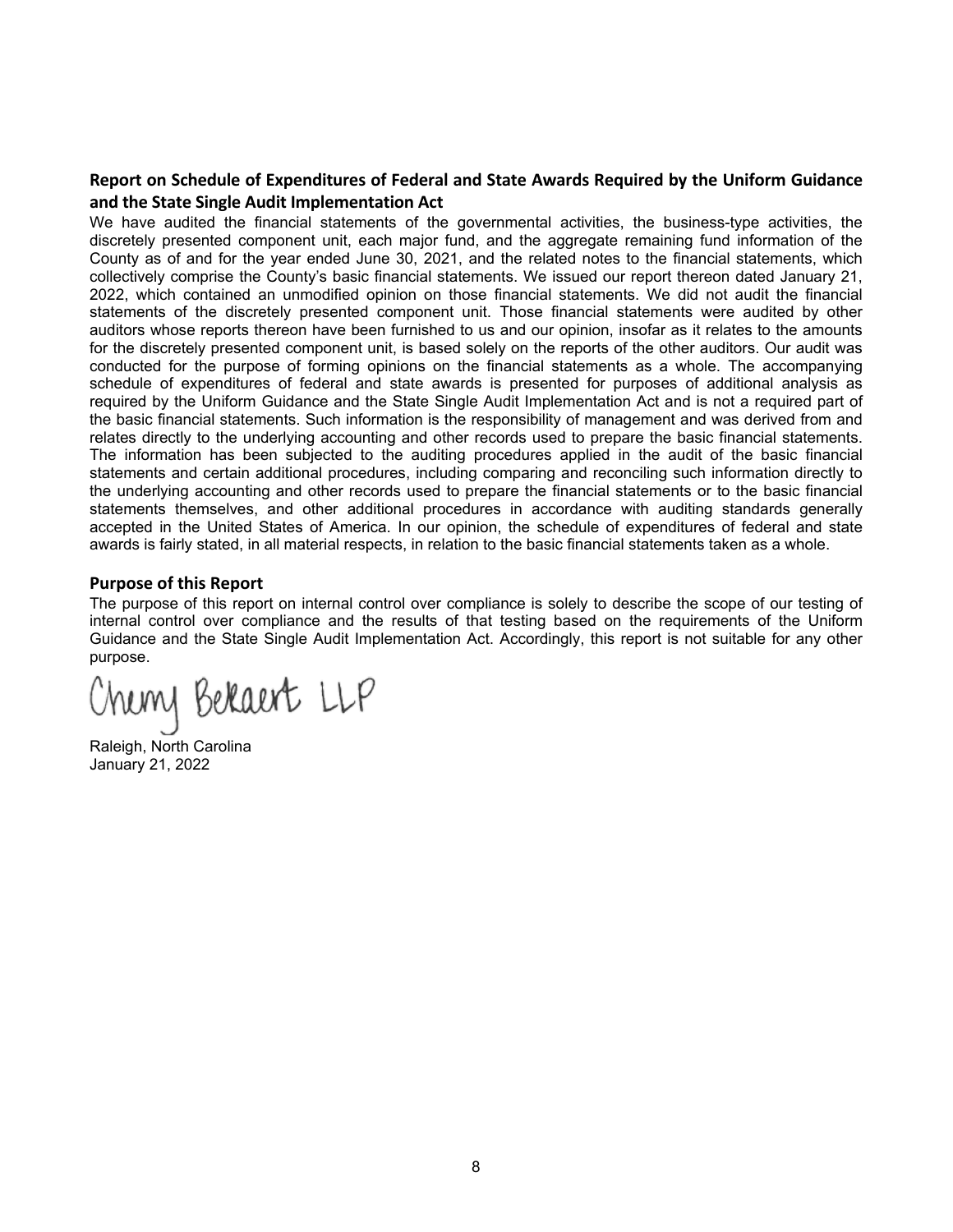### **ORANGE COUNTY, NORTH CAROLINA** SCHEDULE OF FINDINGS AND QUESTIONED COSTS

*FISCAL YEAR ENDED JUNE 30, 2021*

#### **Section I – Summary of Auditor's Results**

#### **Financial Statements**

| Type of auditor's report issued on whether the<br>financial statements audited were prepared in<br>accordance with U.S. GAAP: | Unmodified |                   |
|-------------------------------------------------------------------------------------------------------------------------------|------------|-------------------|
| Internal control over financial reporting:                                                                                    |            |                   |
| Material weakness(es) identified?                                                                                             | yes        | X no              |
| Significant deficiency(ies) identified?                                                                                       | yes        | $X$ none reported |
| Noncompliance material to financial<br>statements noted?                                                                      | yes        | X no              |
| <b>Federal Awards</b>                                                                                                         |            |                   |
| Internal control over major federal programs:                                                                                 |            |                   |
| Material weakness(es) identified?                                                                                             | yes        | <u>__X __</u> no  |
| Significant deficiency(ies) identified?                                                                                       | yes        | $X$ none reported |
| Noncompliance material to federal awards noted?                                                                               | yes        | $X$ no            |
| Type of auditor's report issued on compliance for major<br>federal programs:                                                  | Unmodified |                   |
| Any audit findings disclosed that are required to be<br>reported in accordance with 2 CFR 200.516(a)?                         | X yes      | no                |

Identification of major federal programs:

| <b>Federal Assistance</b><br><b>Listing Number</b> | Program Name                                                       |
|----------------------------------------------------|--------------------------------------------------------------------|
| 20.507                                             | Federal Transit - Formula Grants (Federal Transit Cluster)         |
| 93.044, 93.045, 93.053                             | <b>Aging Cluster</b>                                               |
| 93.558                                             | Temporary Assistance for Needy Families (TANF) State Programs      |
| 93.778                                             | Medical Assistance Program (Medicaid)                              |
| 93.323                                             | Epidemiology and Laboratory Capacity for Infectious Diseases (ELC) |
| 21.019                                             | <b>Coronavirus Relief Fund</b>                                     |
| 21.027                                             | Coronavirus State and Local Fiscal Recovery Funds                  |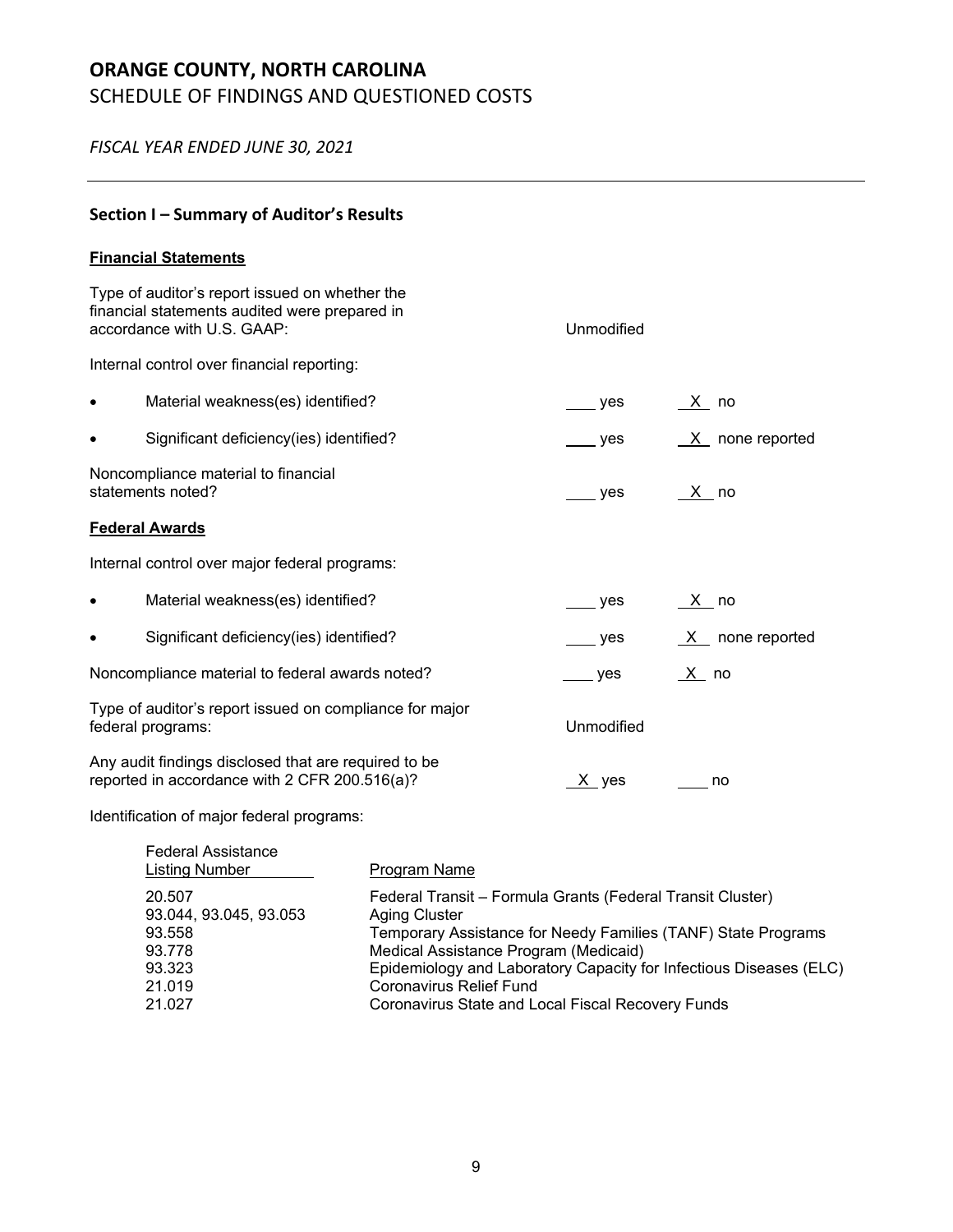## **ORANGE COUNTY, NORTH CAROLINA**

## SCHEDULE OF FINDINGS AND QUESTIONED COSTS (CONTINUED)

### *FISCAL YEAR ENDED JUNE 30, 2021*

| Section I - Summary of Auditor's Results (continued)                                                                                                                          |            |                   |
|-------------------------------------------------------------------------------------------------------------------------------------------------------------------------------|------------|-------------------|
| Dollar threshold used to distinguish<br>between Type A and Type B Programs                                                                                                    | \$870,249  |                   |
| Auditee qualified as low-risk auditee                                                                                                                                         | yes        | X no              |
| <b>State Awards</b>                                                                                                                                                           |            |                   |
| Internal control over major State programs:                                                                                                                                   |            |                   |
| Material weakness(es) identified?<br>٠                                                                                                                                        | $X$ yes    | no                |
| Significant deficiency(ies) identified?<br>$\bullet$                                                                                                                          |            | $X$ none reported |
| Noncompliance material to State awards?                                                                                                                                       | yes        | <u>_ X _</u> no   |
| Type of auditor's report issued on compliance for major<br>state programs:                                                                                                    | Unmodified |                   |
| Any audit findings disclosed that are required to be<br>reported in accordance with the State Single<br>Audit Implementation Act                                              | X yes      | no                |
| Identification of major State programs:                                                                                                                                       |            |                   |
| <b>State Program Name</b><br><b>Aging Cluster</b><br>Temporary Assistance for Needy Families<br>Medical Assistance Program (Medicaid)<br><b>State County Domiciliary Care</b> |            |                   |

Public School Building Capital Fund – Lottery Funds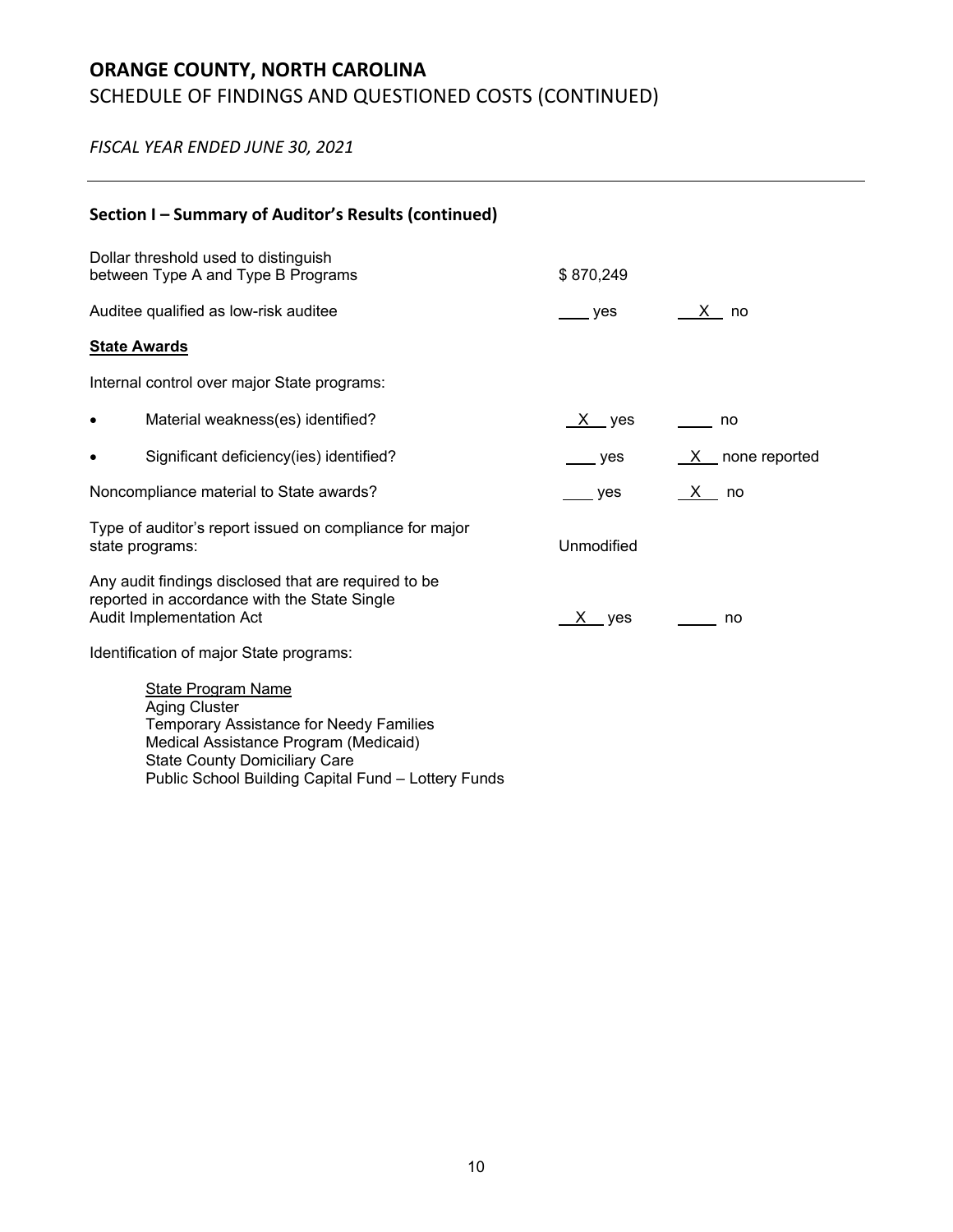### **ORANGE COUNTY, NORTH CAROLINA**

## SCHEDULE OF FINDINGS AND QUESTIONED COSTS (CONTINUED)

*FISCAL YEAR ENDED JUNE 30, 2021*

## **Section II – Financial Statement Findings**

None noted.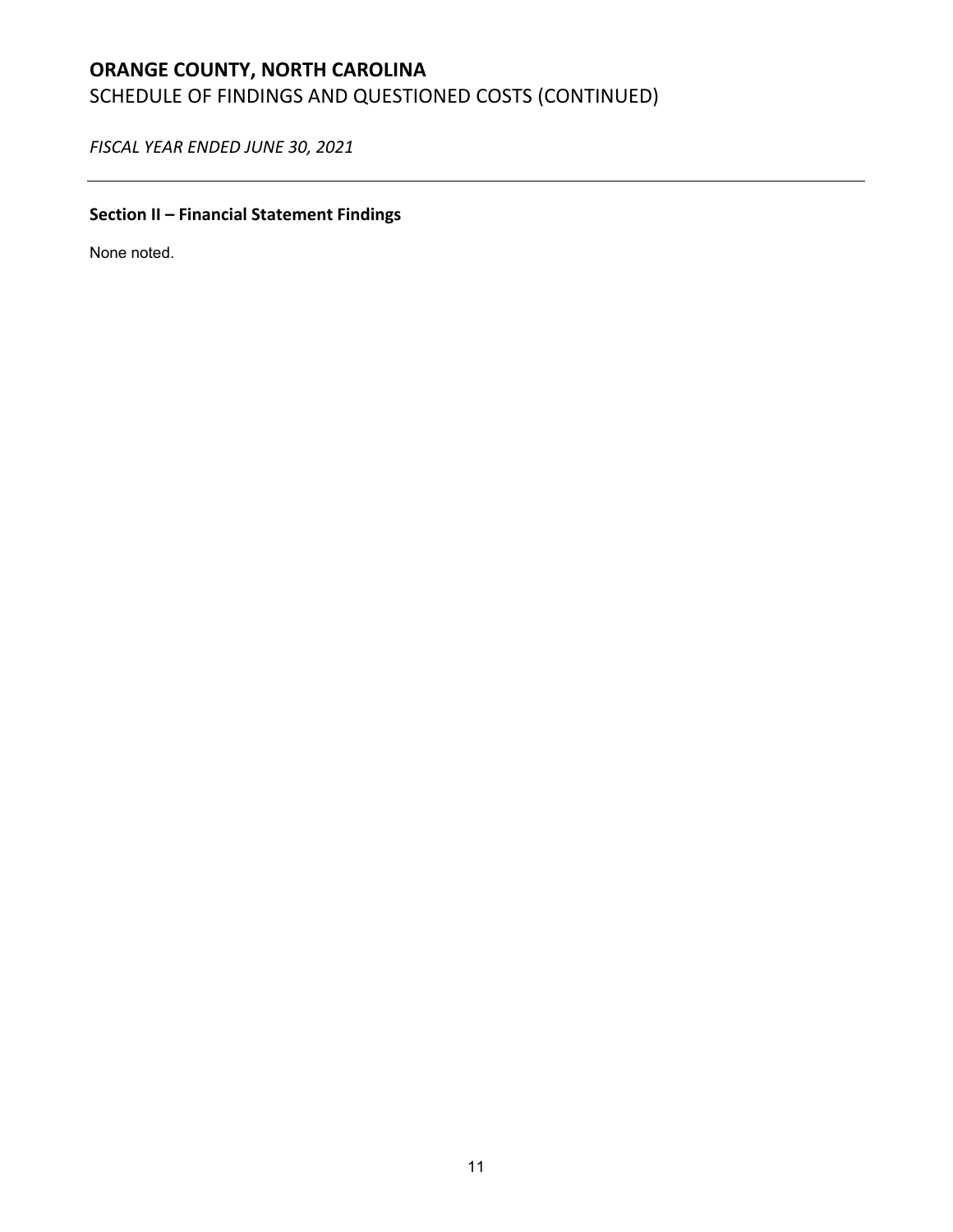### **ORANGE COUNTY, NORTH CAROLINA** SCHEDULE OF FINDINGS AND QUESTIONED COSTS (CONTINUED)

#### *FISCAL YEAR ENDED JUNE 30, 2021*

#### **Section III – Federal Awards Findings and Questioned Costs**

**Finding 2021-001** 

**U.S. Department of Health and Human Services Passed-through the N.C. Department of Health and Human Services Division of Social Services Federal Assistance Listing #: 93.558 Program Name: Temporary Assistance for Needy Families State Program: Work First Program** 

#### **Nonmaterial noncompliance – Eligibility of MOE Cases**

**Criteria:** Only a financially needy family that consists of, at a minimum, a minor child living with a parent or other caretaker relative, or a pregnant woman may receive TANF "assistance" or most MOE-funded benefits. The minor child must be living in the home.

**Condition**: In one case tested, the youngest member in the household was 26 years old. No child was in the home.

**Context:** In one case of a total 20 cases tested, there was no minor child living in the home.

**Questioned costs**: \$21,526.

**Effect:** By not having the required documentation in the files or information being incorrectly documented, eligibility cannot be readily substantiated and there is a risk that the County could provide funding to individuals who are not eligible.

**Cause:** The County oversight when performing reviews over applications.

**Recommendation:** Although these issues will occur from time to time considering the volume of case files the County processes and maintains, we recommend procedures be reinforced in order to ensure all proper documentation is kept and maintained in the case file in an attempt to prevent loose filings resulting in missing documentation. It is recommended employees be provided training on the program specifics regarding minor children living in the homes of the program beneficiaries.

**Views of responsible officials:** County agrees with finding.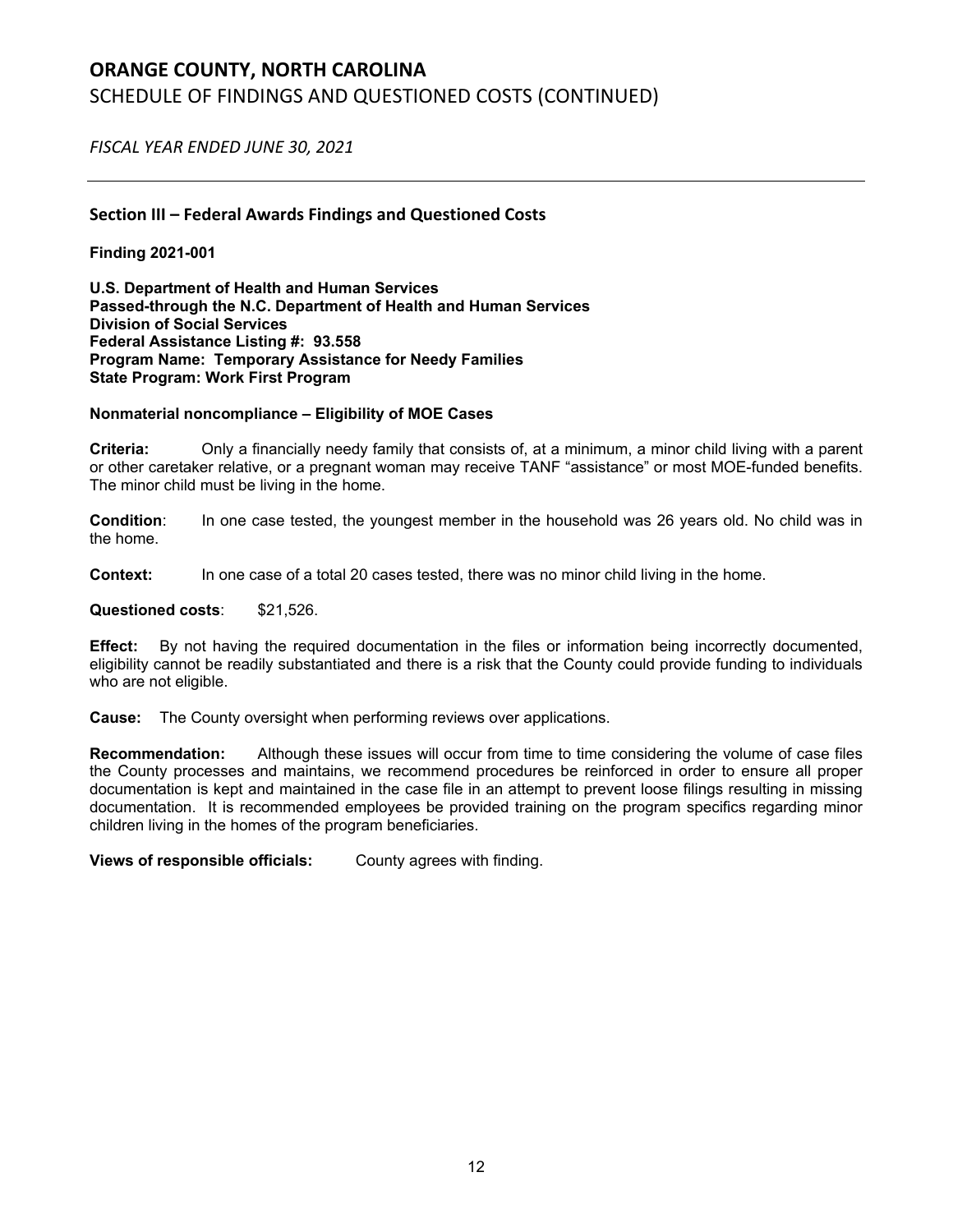### **ORANGE COUNTY, NORTH CAROLINA**

### SCHEDULE OF FINDINGS AND QUESTIONED COSTS (CONTINUED)

#### *FISCAL YEAR ENDED JUNE 30, 2021*

#### **Section IV – State Awards Findings and Questioned Costs**

**Finding 2021-001 (see Section IV – Federal Awards Finding and Questioned Costs)** 

**Finding 2021-002** 

**U.S. Department of Health and Human Services Passed-through the N.C. Department of Health and Human Services Division of Social Services Program Name: Temporary Assistance for Needy Families Federal Assistance Listing #: 93.558 State Program: Work First Program** 

#### **Material Weakness – Eligibility Second Party Reviews**

**Criteria:** Per the DSS Administrative Letter for Economic and Family Service 07-2018, Work First Program Second Party Review Checklists must be completed at application and recertification for no less than 25% of the monthly ongoing Work First cases. The protocol must outline the persons responsible for completing the reviews and the process for follow-up as required. If second party reviews identify a trend in deficiencies; the County process for providing necessary training must also be outlined.

**Condition**: Orange County was not abiding by the State policy and procedures outlined above. Reviews were not taking place at the frequency level based on number of monthly active cases. The County only reviewed six cases during the 2021 fiscal year.

**Context:** Orange County had completed second party reviews for six cases during fiscal year 2021. Based on the size of the active cases averages approximately 84 cases a month. Orange County was not meeting the proper policy procedures of examining no less than 25% of cases monthly.

**Questioned costs**: None.

**Effect:** Lack of appropriate level of reviews occurring during the year, there is a risk that the County could provide benefits to individuals that are not eligible to receive those benefits.

**Cause:** The County was unaware of the NC DHSS Administrative Letter that went into effect in 2018.

**Recommendation:** It is recommended that the County abide by the State policies in terms of the frequency and amount of case reviews each month. We also recommend that policies and procedures are documented surrounding second party reviews and be reinforced to ensure that reviews are being completed and followedup as necessary.

**Views of responsible officials:** County agrees with finding**.**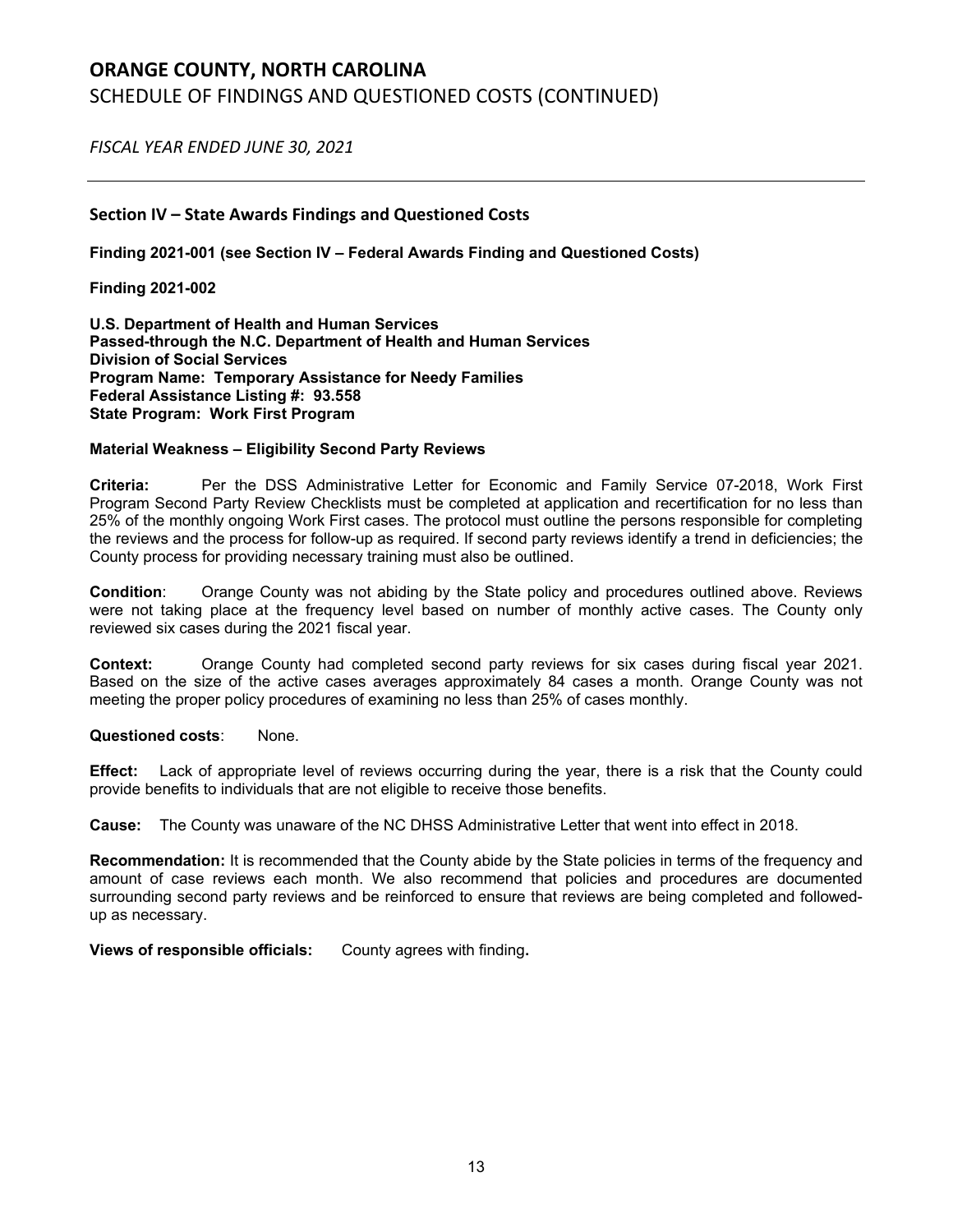

FINANCE *and* ADMINISTRATIVE SERVICES

Gary Donaldson, CTP, Chief Financial Officer | gdonaldson@orangecountync.gov | 405 Meadowlands Drive, Hillsborough, NC 27278 |

919.245.2453

**Finding:** 2021-001

**Name of contact person**: Nancy Coston, Director of the Department of Social Services

**Corrective Action:** All employees and supervisors are receiving additional training regarding the different emergency programs.

**Proposed Completion Date:** February 1, 2022

**Finding:** 2021-002

**Name of Contact Person:** *Nancy Coston, Director of the Department of Social Services* 

**Corrective Action:** Supervisory staff will assure that at least 25% of all TANF cash cases will receive a second party review.

**Proposed Completion Date:** February 1, 2022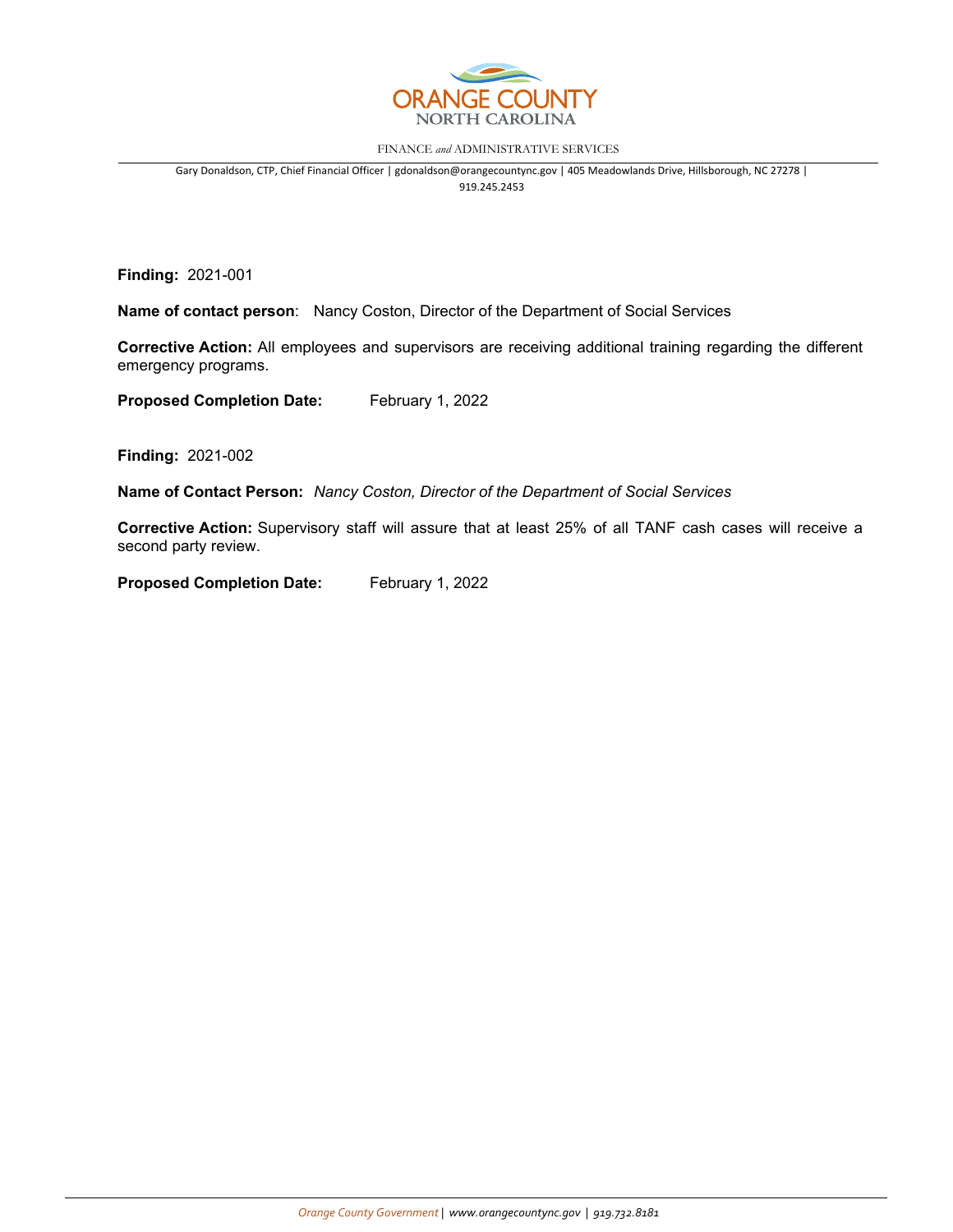## **ORANGE COUNTY, NORTH CAROLINA**

SUMMARY SCHEDULE OF PRIOR YEAR AUDIT FINDINGS

*FISCAL YEAR ENDED JUNE 30, 2021*

### **Section V – Status of Prior Year Findings and Questioned Costs**

None noted.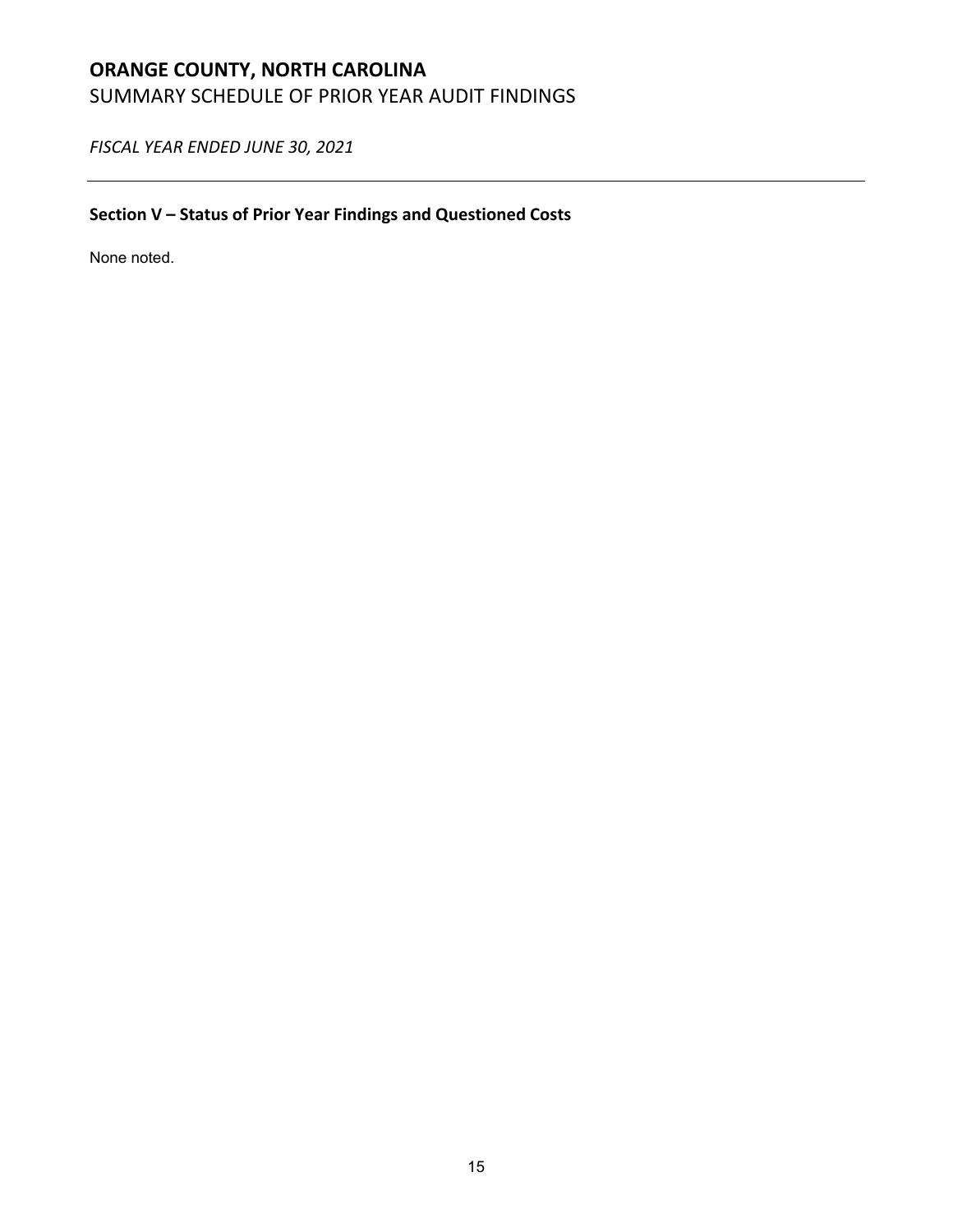| <b>Federal Awards:</b><br>U. S. Department of Agriculture:<br>Direct Programs:<br><b>Natural Resources Conservation Service:</b><br>\$<br>\$<br>27,721<br>\$<br>Soil And Water Conservation<br>10.902<br>-\$<br>None<br>$\overline{\phantom{0}}$ | <b>Provided to</b><br><b>Subrecipients</b> |
|--------------------------------------------------------------------------------------------------------------------------------------------------------------------------------------------------------------------------------------------------|--------------------------------------------|
|                                                                                                                                                                                                                                                  |                                            |
|                                                                                                                                                                                                                                                  |                                            |
|                                                                                                                                                                                                                                                  |                                            |
|                                                                                                                                                                                                                                                  |                                            |
|                                                                                                                                                                                                                                                  |                                            |
| Division of Social Services:                                                                                                                                                                                                                     |                                            |
| <b>Supplemental Nutrition Assistance Program Cluster:</b>                                                                                                                                                                                        |                                            |
| <b>SNAP Administration</b><br>DMAR016-76<br>10.561<br>1,332,733<br>1,332,733                                                                                                                                                                     |                                            |
| DMAR016-76<br><b>SNAP Fraud Administration</b><br>7,961<br>10.561<br>7,961                                                                                                                                                                       |                                            |
| SNAP E&T and Dependent Care<br>DMAR016-76<br>10.561<br>350,749<br>350,749                                                                                                                                                                        |                                            |
| <b>SNAP E&amp;T</b><br>DMAR016-76<br>10.561                                                                                                                                                                                                      |                                            |
| 1,691,443<br>1,691,443<br><b>Total Supplemental Nutrition Assistance Program Cluster</b><br>$\blacksquare$                                                                                                                                       |                                            |
| 1,691,443<br><b>Total U.S. Department of Agriculture</b><br>1,719,164                                                                                                                                                                            |                                            |
| <b>Institute of Museum and Library Services:</b>                                                                                                                                                                                                 |                                            |
| Passed-Through State Library of NC                                                                                                                                                                                                               |                                            |
| Library Services & Technology Act (LSTA)<br>None<br>45.310<br>71,872                                                                                                                                                                             |                                            |
| 71,872<br><b>Total Institute of Museum and Library Services</b>                                                                                                                                                                                  |                                            |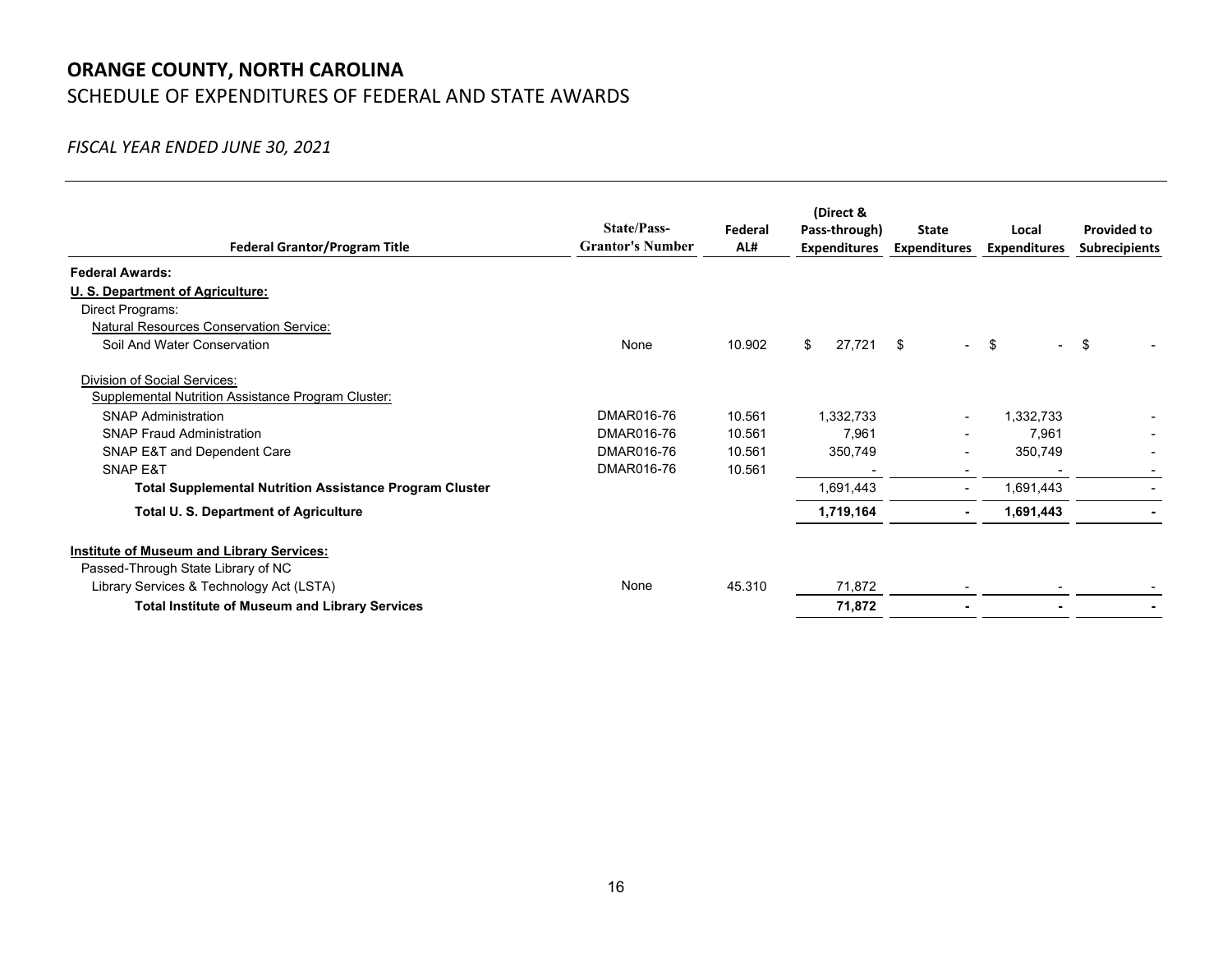| <b>Federal Grantor/Program Title</b>                                                                                                                       | <b>State/Pass-</b><br><b>Grantor's Number</b> | Federal<br>AL# | (Direct &<br>Pass-through)<br><b>Expenditures</b> | <b>State</b><br><b>Expenditures</b> | Local<br><b>Expenditures</b> | <b>Provided to</b><br><b>Subrecipients</b> |
|------------------------------------------------------------------------------------------------------------------------------------------------------------|-----------------------------------------------|----------------|---------------------------------------------------|-------------------------------------|------------------------------|--------------------------------------------|
| U. S. Department of Housing and Urban Development:                                                                                                         |                                               |                |                                                   |                                     |                              |                                            |
| Direct Programs:                                                                                                                                           |                                               |                |                                                   |                                     |                              |                                            |
| Office of Fair Housing and Equal Opportunity:                                                                                                              |                                               |                |                                                   |                                     |                              |                                            |
| Cooperative Fair Housing Assistance Program                                                                                                                | None                                          | 14.401         | \$<br>12,639                                      | \$                                  | \$                           | \$                                         |
| Office of Community Planning and Development:                                                                                                              |                                               |                |                                                   |                                     |                              |                                            |
| <b>Emergency Solutions Grant Program</b>                                                                                                                   | None                                          | 14.231         | 59,949                                            | $\overline{\phantom{a}}$            | 19,837                       |                                            |
| Home Investment Partnership Program                                                                                                                        | None                                          | 14.239         | 376.249                                           |                                     |                              |                                            |
| Continuum of Care Program                                                                                                                                  | None                                          | 14.267         | 147.284                                           |                                     | 22,575                       |                                            |
| Office of Public and Indian Housing:<br>Indian CDBG Program Cluster:                                                                                       |                                               |                |                                                   |                                     |                              |                                            |
| Single Family Housing Rehabilitation Grant - Indian CDBG Program                                                                                           | <b>None</b>                                   | 14.862         | 19.376                                            |                                     | 19,376                       |                                            |
| Housing Voucher Cluster:                                                                                                                                   |                                               |                |                                                   |                                     |                              |                                            |
| <b>Housing Choice Vouchers</b>                                                                                                                             | <b>None</b>                                   | 14.871         | 4,365,948                                         |                                     | 308,010                      |                                            |
| <b>Total Housing Voucher Cluster</b>                                                                                                                       |                                               |                | 4,365,948                                         |                                     | 308,010                      |                                            |
| Total U. S. Department of Housing and Urban Development                                                                                                    |                                               |                | 4,981,445                                         |                                     | 369,798                      |                                            |
| U. S. Department of Justice - Office of Justice Programs:<br>Passed-through N.C. Department of Commerce<br>Workforce Innovation and Opportunity Act (WIOA) | <b>None</b>                                   | 17.259         | 312,986                                           | $\overline{\phantom{a}}$            | 7.431                        |                                            |
| <b>Total Workforce Investment Act Cluster</b>                                                                                                              |                                               |                | 312,986                                           |                                     | 7,431                        |                                            |
|                                                                                                                                                            |                                               |                |                                                   |                                     |                              |                                            |
| <b>Total U. S. Department of Labor</b>                                                                                                                     |                                               |                | 312,986                                           |                                     | 7,431                        |                                            |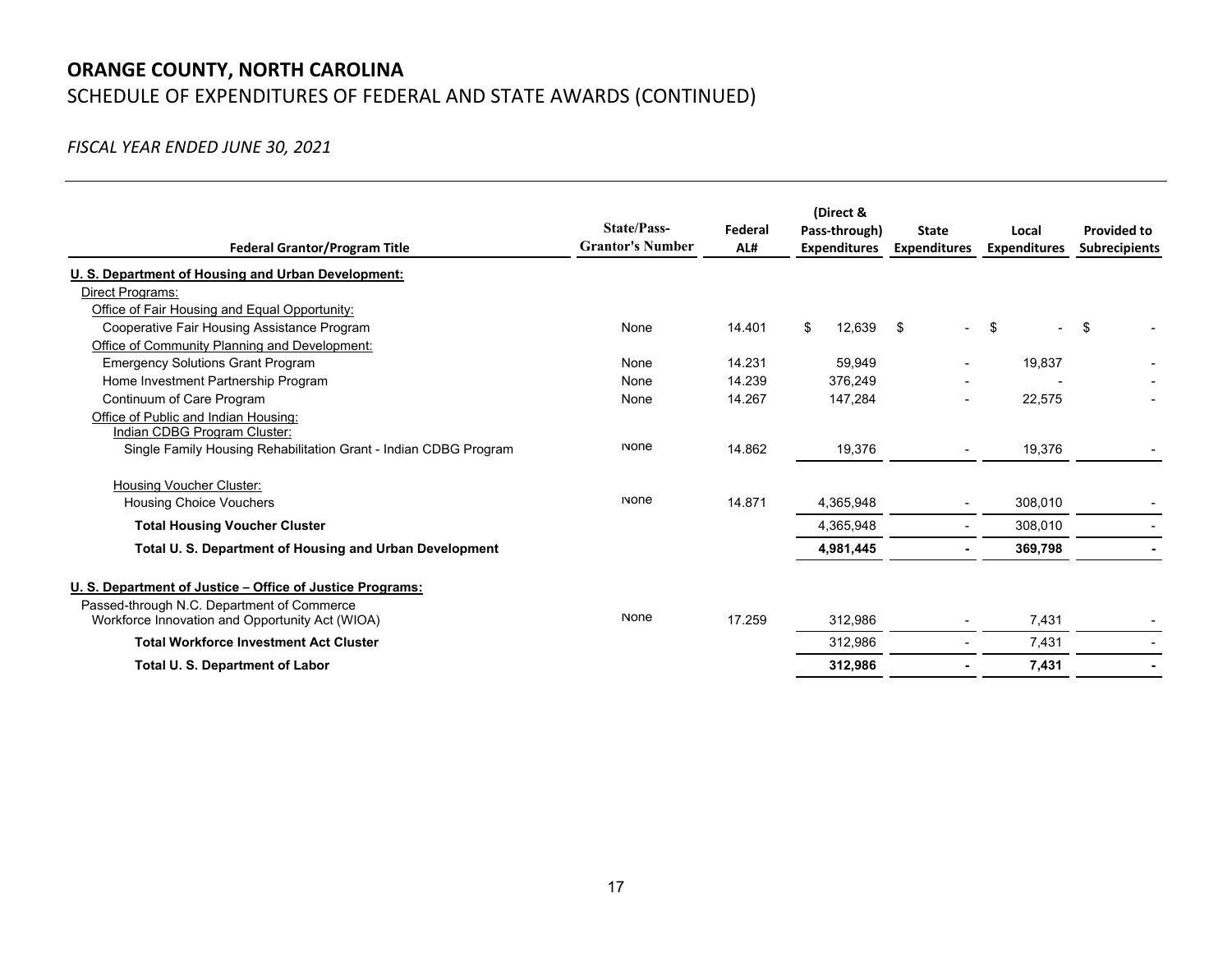| <b>Federal Grantor/Program Title</b>                                                                                                                        | <b>State/Pass-</b><br><b>Grantor's Number</b>    | Federal<br>AL#   | (Direct &<br>Pass-through)<br><b>Expenditures</b> | <b>State</b><br><b>Expenditures</b> | Local<br><b>Expenditures</b> | <b>Provided to</b><br><b>Subrecipients</b> |
|-------------------------------------------------------------------------------------------------------------------------------------------------------------|--------------------------------------------------|------------------|---------------------------------------------------|-------------------------------------|------------------------------|--------------------------------------------|
| U. S. Department of Transportation:<br><b>Federal Transit Administration</b>                                                                                |                                                  |                  |                                                   |                                     |                              |                                            |
| Formula Grants for Rural Areas and Tribal Transit Program                                                                                                   | 36233.80.16.1/362<br>33.80.17.1/49233.4<br>7.1.2 | 20.509           | 275,680<br>\$.                                    | 6,252<br>S.                         | - \$                         | -\$                                        |
| Federal Transit Formula Grants Covid 19                                                                                                                     | 21-CS-056B. 21-<br>CS-056A, 19-SU-<br>056        | 20.507           | 893,854                                           |                                     |                              |                                            |
| Passed-Through NC Department of Transportation<br>National Highway Traffic Safety Administration<br>State and Community Highway Safety                      | 22020.6.14                                       | 20.600           | 18,473                                            |                                     |                              |                                            |
| Total U. S. Department of Transportation                                                                                                                    |                                                  |                  | 1,188,006                                         | 6,252                               |                              |                                            |
| U.S. Department of Health and Human Services<br>Passed-Through N. C. Department of Health and Human Services<br><b>Administration for Community Living:</b> |                                                  |                  |                                                   |                                     |                              |                                            |
| Special Programs for the Aging - Title III, Part D - Disease<br>Disease Prevention and Health Promotion Services                                            | DAAS 19-09 FY21                                  | 93.043           | 7.577                                             | 446                                 |                              |                                            |
| National Family Caregiver Support, Title III, Part E<br>Aging Cluster:                                                                                      | DAAS 12-07 FY21                                  | 93.052           | 69,103                                            | 4,607                               |                              |                                            |
| Nutrition Services Incentive Program                                                                                                                        | DAAS-734 FY 2021                                 | 93.053           | 22,985                                            |                                     |                              |                                            |
| <b>HCCBG - Access</b><br><b>HCCBG - Congregate Meals</b>                                                                                                    | DAAS-735 FY 2021<br><b>DAAS-735 FY 2021</b>      | 93.044<br>93.045 | 193,177<br>90,581                                 | 76,260<br>72,227                    |                              |                                            |
| <b>Total Aging Cluster</b>                                                                                                                                  |                                                  |                  | 383,423                                           | 153,540                             |                              |                                            |
|                                                                                                                                                             |                                                  |                  |                                                   |                                     |                              |                                            |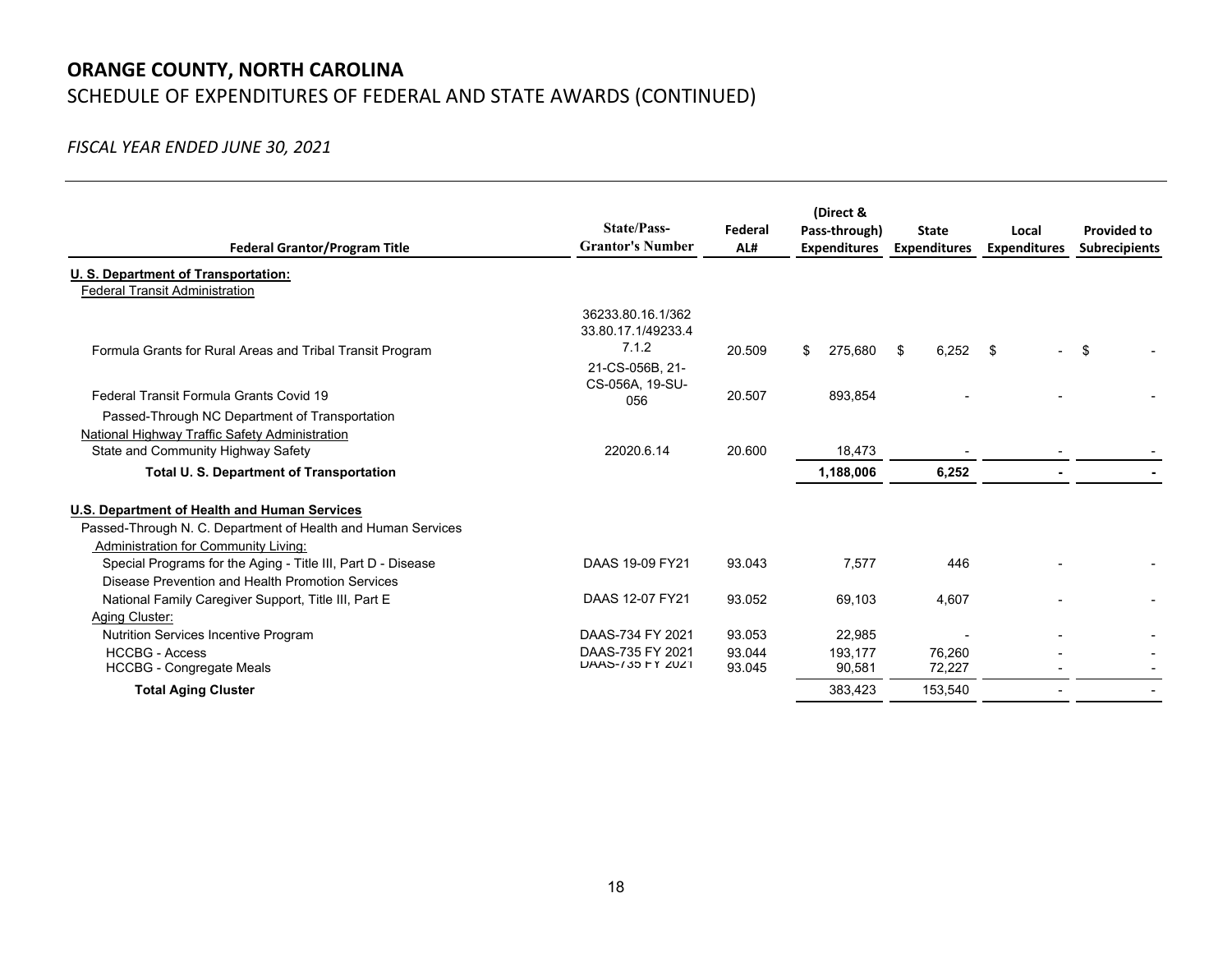| <b>Federal Grantor/Program Title</b>                                        | <b>State/Pass-</b><br><b>Grantor's Number</b> | Federal<br>AL# | (Direct &<br>Pass-through)<br><b>Expenditures</b> | <b>State</b><br><b>Expenditures</b> | Local<br><b>Expenditures</b> | <b>Provided to</b><br>Subrecipients |
|-----------------------------------------------------------------------------|-----------------------------------------------|----------------|---------------------------------------------------|-------------------------------------|------------------------------|-------------------------------------|
| Centers for Medicare and Medicaid Services                                  |                                               |                |                                                   |                                     |                              |                                     |
| Passed through NC Department of Health and Human Services                   |                                               |                |                                                   |                                     |                              |                                     |
| Division of Medical Assistance:                                             |                                               |                |                                                   |                                     |                              |                                     |
| <b>Medicaid Cluster:</b>                                                    |                                               |                |                                                   |                                     |                              |                                     |
| Adult Care Home Case Management                                             | DMAR016-76                                    | 93.778         | \$<br>39,510                                      | 10,538<br>\$                        | 28.972<br>-\$                | \$                                  |
| <b>MAC</b>                                                                  | DMAR016-76                                    | 93.778         | 30.016                                            | $\sim$                              | 30,016                       |                                     |
| Medical Assistance - Administration                                         | DMAR016-76                                    | 93.778         | 2,223,972                                         | $\overline{\phantom{a}}$            | 741,362                      |                                     |
| <b>State County Special Assistance</b>                                      | DMAR016-76                                    | 93.778         | 23,931                                            |                                     | 8,130                        |                                     |
| <b>Medical Transport Admin</b>                                              | DMAR016-76                                    | 93.778         | 24,450                                            |                                     | 24,450                       |                                     |
| <b>Total Medicaid Cluster</b>                                               |                                               |                | 2,341,879                                         | 10,538                              | 832,930                      |                                     |
|                                                                             |                                               |                |                                                   |                                     |                              |                                     |
| Division of Public Health:                                                  | 12642680EN/1264                               |                |                                                   |                                     |                              |                                     |
| Public Health Emergency Preparedness                                        | 1680EQ                                        | 93.069         | 38,836                                            |                                     |                              |                                     |
|                                                                             | 14602720NF/14602                              |                |                                                   |                                     |                              |                                     |
| Project Grants and Cooperative Agreements for Tuberculosis Control Programs | 72ANF                                         | 93.116         | 50                                                |                                     |                              |                                     |
|                                                                             | 1331629B4Q/1331                               |                |                                                   |                                     |                              |                                     |
| <b>COVID-19 Vaccination Programs</b>                                        | 639BP7                                        | 93.268         | 436.688                                           |                                     |                              |                                     |
|                                                                             | 1331628BE2/13316                              |                |                                                   |                                     |                              |                                     |
| <b>Immunization Grants</b>                                                  | 31BEJ                                         | 93.268         | 30,699                                            |                                     |                              |                                     |
|                                                                             | 1370810B68/13708                              |                |                                                   |                                     |                              |                                     |
| Refugee and Entrant Assistance Targeted Assistance Grants                   | 10A68                                         | 93.566         | 855                                               |                                     |                              |                                     |
|                                                                             | 1175878AHH/1175                               |                |                                                   |                                     |                              |                                     |
| Epidemiology and Laboratory Capacity for Infectious Diseases (ELC)          | 883AP5                                        | 93.323         | 880.270                                           |                                     |                              |                                     |
| COVID-19 Epidemiology and Laboratory Capacity for Infectious Diseases (ELC) | 1175870AWT                                    | 93.323         | 44,724                                            |                                     |                              |                                     |
| Cancer Prevention and Control Programs for State, Territorial and Tribal    |                                               |                |                                                   |                                     |                              |                                     |
| Organizations                                                               | 1320310DD7                                    | 93.898         | 4,225                                             |                                     |                              |                                     |
| COVID-19 - Public Health Emergency Response: Cooperative Agreement for      |                                               |                |                                                   |                                     |                              |                                     |
| Emergency Response: Public Health Crisis Response                           | 12642680CP                                    | 93.354         | 23,299                                            |                                     |                              |                                     |
|                                                                             | 13A1592CFP/13A1                               |                |                                                   |                                     |                              |                                     |
| <b>Family Planning Services</b>                                             | 592DFP                                        | 93.217         | 87,836                                            |                                     |                              |                                     |
|                                                                             | 12715318AR/1271                               |                |                                                   |                                     |                              |                                     |
|                                                                             | 5351AR/12715745                               |                |                                                   |                                     |                              |                                     |
| Maternal and Child Health Services Block Grant                              | AR/13A15735AP                                 | 93.994         | 101.609                                           | 12,804                              |                              |                                     |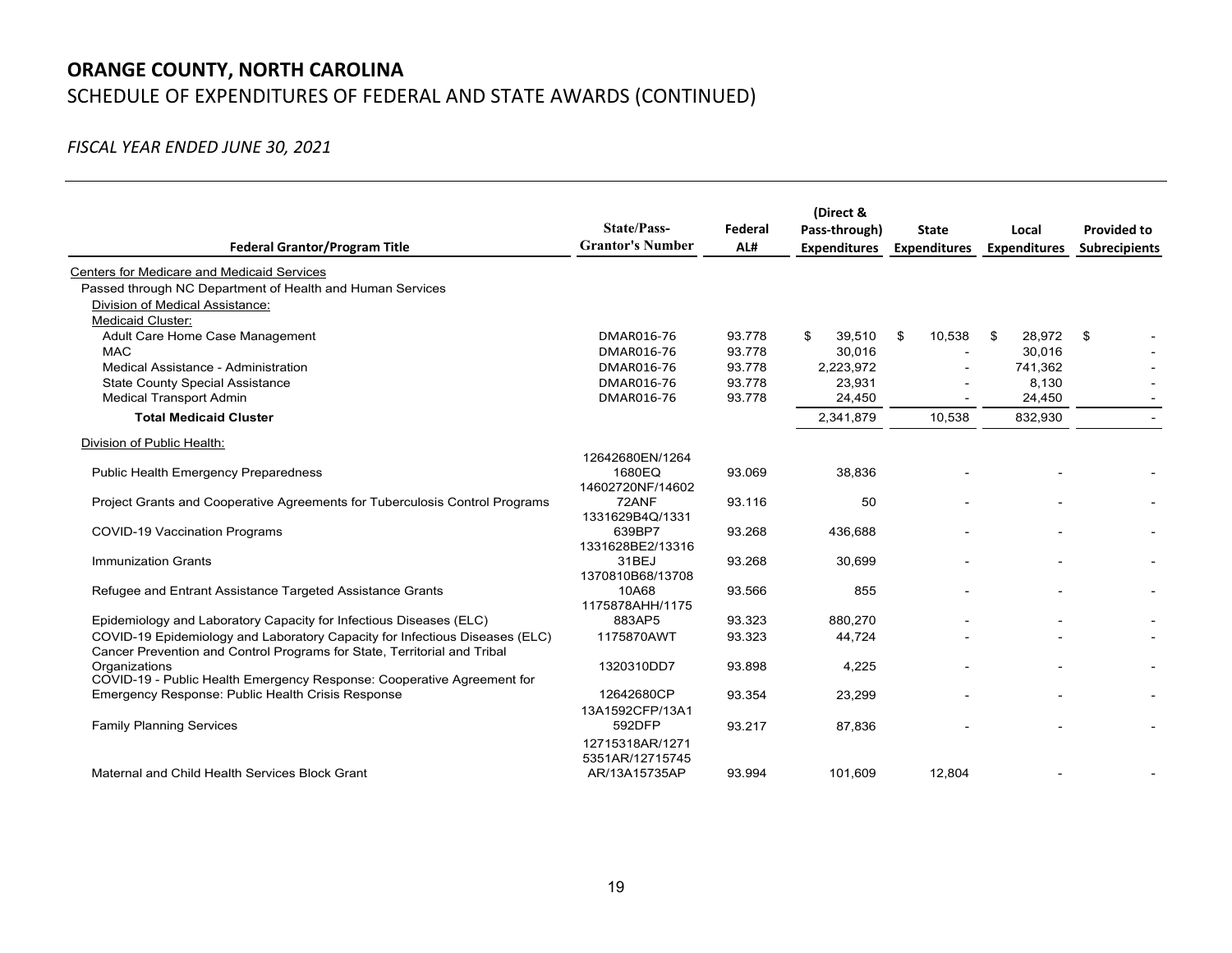| <b>Federal Grantor/Program Title</b>                                    | <b>State/Pass-</b><br><b>Grantor's Number</b> | Federal<br>AL# | (Direct &<br>Pass-through)<br><b>Expenditures</b> | <b>State</b><br><b>Expenditures</b> | Local<br><b>Expenditures</b> | <b>Provided to</b><br>Subrecipients |
|-------------------------------------------------------------------------|-----------------------------------------------|----------------|---------------------------------------------------|-------------------------------------|------------------------------|-------------------------------------|
| Preventive Health and Health Services Block Grant                       | 12615503PH                                    | 93.991         | 30,607<br>\$                                      | \$                                  | \$                           | \$                                  |
| HIV Prevention Activities Health Department Based                       | 1311981CHV/1311<br>4300HV<br>1311462BNB/1311  | 93.940         | 31,000                                            |                                     |                              |                                     |
| Preventive Health Services_Sexually Transmitted Diseases Control Grants | 4631NB                                        | 93.977         | 100                                               |                                     |                              |                                     |
| <b>Temporary Assistance for Needy Families</b>                          | 13A15151T2                                    | 93.558         | 10,194                                            |                                     |                              |                                     |
| <b>Total Division of Public Health</b>                                  |                                               |                | 1,720,992                                         | 12,804                              |                              |                                     |
| Administration of Children and Families<br>Division of Social Services: |                                               |                |                                                   |                                     |                              |                                     |
| Child Care Development Fund-Administration                              | DMAR016-76                                    | 93.596         | 216.394                                           |                                     |                              |                                     |
| Social Services Block Grant<br>Social Services Block Grant              | DMAR016-76                                    | 93.667         |                                                   |                                     |                              |                                     |
| Social Services Block Grant - In Home Services                          | DMAR016-76                                    | 93.667         | 365,210                                           |                                     | 121,737                      |                                     |
| Social Services Block Grant - In Home Services over 60                  | DMAR016-76                                    | 93.667         | 86,052<br>15,127                                  |                                     | 12,293<br>2,161              |                                     |
| Social Services Block Grant - Incen Fund                                | DMAR016-76                                    | 93.667         |                                                   |                                     |                              |                                     |
| Social Services Block Grant - Adult Protective Services                 | DMAR016-76                                    | 93.667         | 5.893                                             | 3,823                               |                              |                                     |
|                                                                         | DMAR016-76                                    | 93.667         | 2,304                                             | 12                                  | 331                          |                                     |
| Social Services Block Grant - Adult Daycare over 60<br>CPS TANF to SSBG | DMAR016-76                                    | 93.667         | 80,029                                            |                                     |                              |                                     |
| <b>Total Social Services Block Grant</b>                                |                                               |                | 771,009                                           | 3,835                               | 136,521                      |                                     |
|                                                                         |                                               |                |                                                   |                                     |                              |                                     |
| Temporary Assistance for Needy Families Cluster:                        |                                               |                |                                                   |                                     |                              |                                     |
| Administration:                                                         |                                               |                |                                                   |                                     |                              |                                     |
| <b>TANF- Work First Admin</b>                                           | DMAR016-76                                    | 93.558         | 212,305                                           |                                     | 358,150                      |                                     |
| <b>TANF- Work First Service</b>                                         | DMAR016-76                                    | 93.558         | 767,111                                           |                                     | 1,112,885                    |                                     |
| TANF- Special Children Adoption                                         | DMAR016-76                                    | 93.558         |                                                   | 37,139                              |                              |                                     |
| Temporary Assistance for Needy Families                                 |                                               | 93.558         |                                                   |                                     |                              |                                     |
| Direct Benefit Payments:                                                |                                               |                |                                                   |                                     |                              |                                     |
| TANF- Payments & Penalties                                              | DMAR016-76                                    | 93.558         | 264,377                                           | 236                                 | (236)                        |                                     |
| <b>Total Temporary Assistance for Needy Families Cluster</b>            |                                               |                | 1,243,793                                         | 37,375                              | 1,470,799                    |                                     |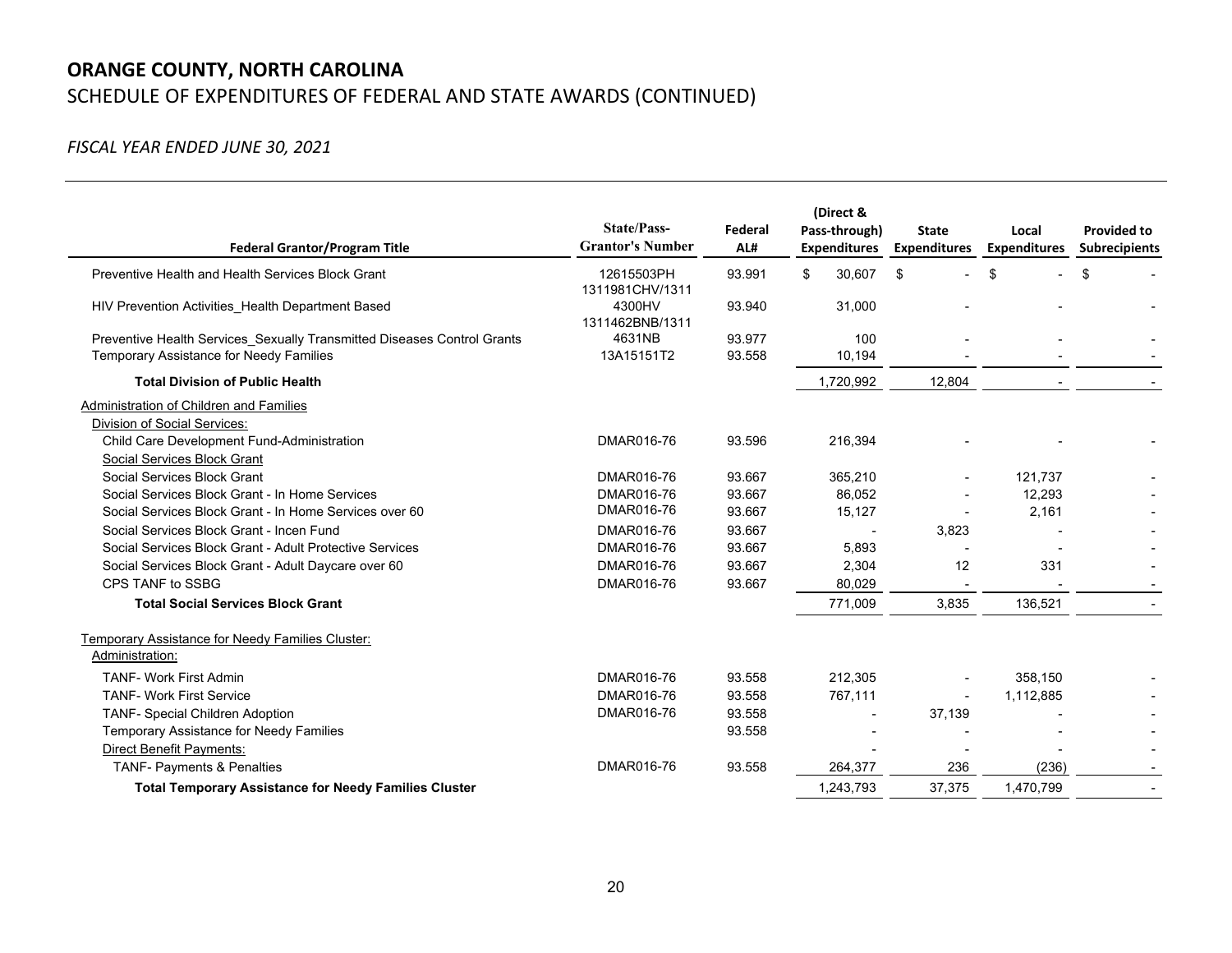| <b>Federal Grantor/Program Title</b>          | <b>State/Pass-</b><br><b>Grantor's Number</b> | Federal<br>AL# | (Direct &<br>Pass-through)<br><b>Expenditures</b> | <b>State</b><br><b>Expenditures</b> | Local<br><b>Expenditures</b> | <b>Provided to</b><br><b>Subrecipients</b> |
|-----------------------------------------------|-----------------------------------------------|----------------|---------------------------------------------------|-------------------------------------|------------------------------|--------------------------------------------|
| Foster Care and Adoption Cluster (Note 4):    |                                               |                |                                                   |                                     |                              |                                            |
| Administration:                               |                                               |                |                                                   |                                     |                              |                                            |
| <b>IV-E CPS</b>                               | DMAR016-76                                    | 93.658         | \$<br>300,586                                     | 96,300<br>\$.                       | 204,286<br>\$                | -\$                                        |
| <b>IV-E Foster Care Trn</b>                   | DMAR016-76                                    | 93.658         | 13,426                                            | $\overline{\phantom{0}}$            | 4,475                        |                                            |
| IV-E Foster Care/ Off Trn                     | DMAR016-76                                    | 93.658         | 676,603                                           | $\overline{\phantom{a}}$            | 676,603                      | $\overline{\phantom{0}}$                   |
| <b>IV-E Adoption Training</b>                 | DMAR016-76                                    | 93.659         | 185                                               | $\overline{\phantom{0}}$            | 62                           | $\overline{\phantom{a}}$                   |
| IV-E Adoption /Off Trn                        | DMAR016-76                                    | 93.659         | 24,550                                            | $\overline{\phantom{a}}$            | 24,550                       |                                            |
| IV-E Optional Adoption Trn 5                  | DMAR016-76                                    | 93.659         | 16,680                                            | $\blacksquare$                      | 16,680                       |                                            |
| Direct Benefit Payments:                      |                                               |                |                                                   | ٠                                   |                              | ٠                                          |
| IV-E Adopt & Vendor                           | None                                          | 93.659         | 794,043                                           | 142,896                             | 142,896                      |                                            |
| IV-E Admin County Paid to CCI                 | None                                          | 93.658         | 22,307                                            | 11,153                              | 11,153                       |                                            |
| IV-E Family Foster Max                        | None                                          | 93.658         | 626                                               |                                     | 224                          | ٠                                          |
| <b>IV-E Foster Care</b>                       | None                                          | 93.658         | 278,240                                           |                                     | 53,449                       |                                            |
| IV-E Foster Care & Extend Max                 | None                                          | 93.658         | 16,410                                            | 3,068                               | 2,822                        | $\overline{\phantom{0}}$                   |
| IV-E Foster Care & Extend Reg                 |                                               | 93.658         | 148,939                                           | 33,450                              | 20,197                       |                                            |
| <b>Total Foster Care and Adoption Cluster</b> |                                               |                | 2,292,595                                         | 286,868                             | 1,157,399                    |                                            |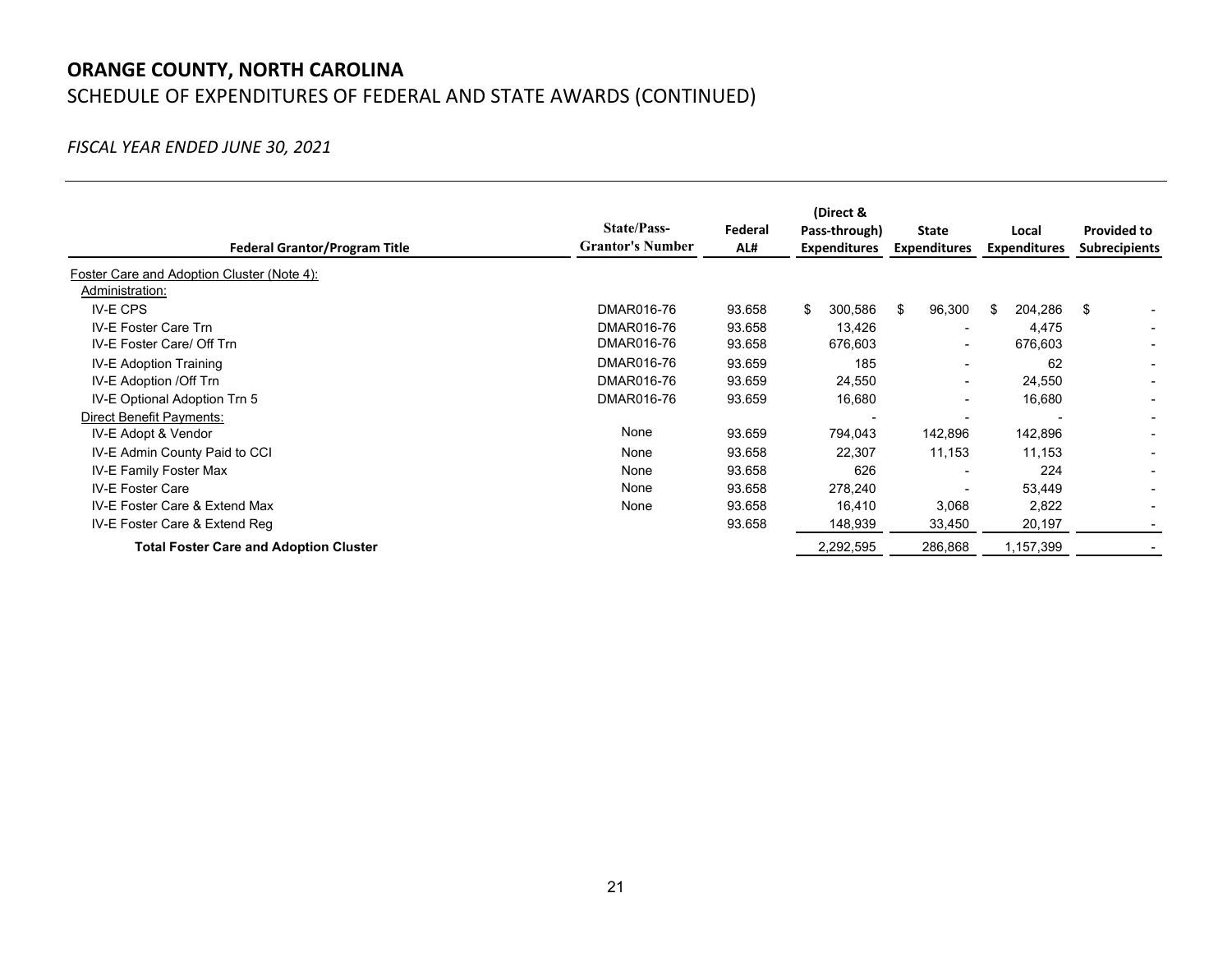| <b>Federal Grantor/Program Title</b>                      | <b>State/Pass-</b><br><b>Grantor's Number</b> | Federal<br>AL# | (Direct &<br>Pass-through)<br><b>Expenditures</b> | <b>State</b><br><b>Expenditures</b> | Local<br><b>Expenditures</b> | <b>Provided to</b><br><b>Subrecipients</b> |
|-----------------------------------------------------------|-----------------------------------------------|----------------|---------------------------------------------------|-------------------------------------|------------------------------|--------------------------------------------|
| <b>IV-D Administration</b>                                | DMAR016-76                                    | 93.563         | \$1,368,218                                       | S                                   | 704,839                      | \$                                         |
| IV-D Offset Fees - Esc                                    | DMAR016-76                                    | 93.563         | 10                                                |                                     | 5                            |                                            |
| IV-D Offset Fees - Esc Admin                              | DMAR016-76                                    | 93.563         |                                                   |                                     |                              |                                            |
| IV-D Offset Fees - Federal                                | DMAR016-76                                    | 93.563         | 4,577                                             | 387                                 | 1,971                        |                                            |
| <b>Family Preservation</b>                                | DMAR016-76                                    | 93.556         | 29,341                                            |                                     |                              |                                            |
| Community Based Respite Serv - Admin                      | DMAR016-76                                    | 93.556         | 101,492                                           |                                     |                              |                                            |
| Refugee Assistance Payment                                | DMAR016-76                                    | 93.566         | 1,267                                             |                                     |                              |                                            |
| Refugee Assistance Admin                                  | DMAR016-76                                    | 93.566         | 314                                               |                                     |                              |                                            |
| <b>Crisis Intervention Payments</b>                       | DMAR016-76                                    | 93.568         | 375,306                                           |                                     |                              |                                            |
| Low Income Home Energy Administration                     | DMAR016-76                                    | 93.568         | 61,976                                            |                                     |                              |                                            |
| Low Income Home Energy Assistance                         | DMAR016-76                                    | 93.568         | 356,175                                           |                                     |                              |                                            |
| Low Income Home Energy Assistance COVID 19                | DMAR016-76                                    | 93.568         | 203,236                                           |                                     |                              |                                            |
| Low Income Home Energy Administration COVID 19            | DMAR016-76                                    | 93.568         | 19,960                                            |                                     |                              |                                            |
| Permanency Planning - Service & Admin                     | DMAR016-76                                    | 93.645         | 30,889                                            |                                     | 10,296                       |                                            |
| <b>LINKS</b>                                              | DMAR016-76                                    | 93.674         | 16,948                                            | 4,237                               |                              |                                            |
| LINKS CHAFEE                                              | DMAR016-76                                    | 93.674         | 4,650                                             |                                     | 42,152                       |                                            |
| Independent Living - LINKS                                | DMAR016-76                                    | 93.674         | 9,268                                             |                                     |                              |                                            |
| <b>NC Health Choice</b>                                   | DMAR016-76                                    | 93.767         | 121,752                                           | 1,551                               | 22,363                       |                                            |
| <b>Total Division of Social Services</b>                  |                                               |                | 2,705,379                                         | 6,176                               | 781,626                      |                                            |
| <b>Total U.S. Department of Health and Human Services</b> |                                               |                | 11,459,069                                        | 511,135                             | 4,379,275                    |                                            |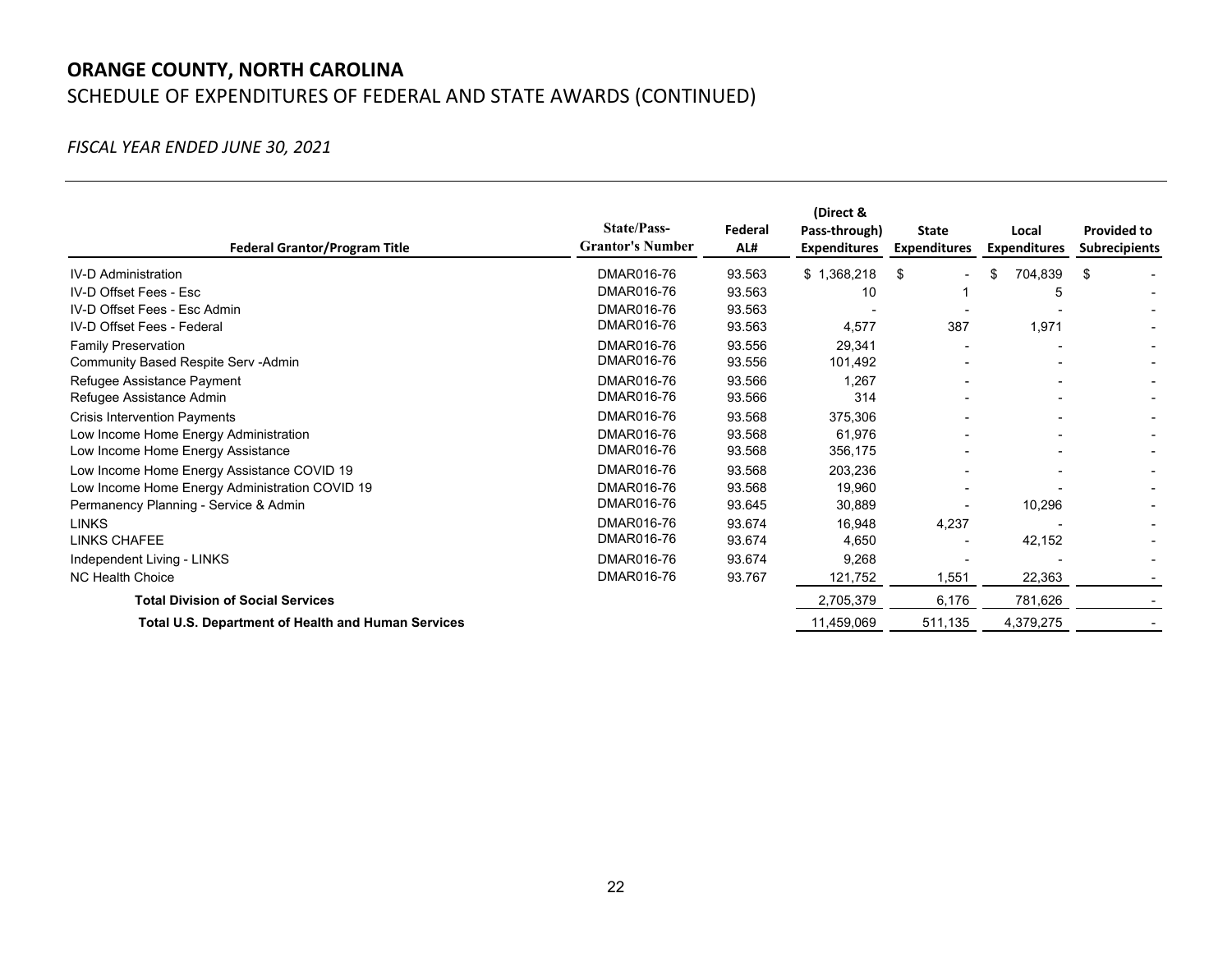| <b>Federal Grantor/Program Title</b>                                                     | <b>State/Pass-</b><br><b>Grantor's Number</b> | Federal<br>AL# | (Direct &<br>Pass-through)<br><b>Expenditures</b> | <b>State</b><br><b>Expenditures</b> | Local<br><b>Expenditures</b> | <b>Provided to</b><br><b>Subrecipients</b> |
|------------------------------------------------------------------------------------------|-----------------------------------------------|----------------|---------------------------------------------------|-------------------------------------|------------------------------|--------------------------------------------|
| U. S. Department of Homeland Security:                                                   |                                               |                |                                                   |                                     |                              |                                            |
| Passed-Through N. C. Department of Public Safety<br>Division of Emergency Management     |                                               |                |                                                   |                                     |                              |                                            |
| Disaster Grants - Public Assistance (Presidentially Declared Disasters)                  | 4487 COVID-19<br>DHS-21-GPD-042-              | 97.036         | \$<br>638,957                                     | \$<br>$\overline{\phantom{0}}$      | \$                           | \$                                         |
| <b>Emergency Management Performance Grant</b>                                            | $04 - 01$                                     | 97.042         | 53,753                                            |                                     | 45,446                       |                                            |
| <b>Total U.S. Department of Homeland Security</b>                                        |                                               |                | 692,710                                           |                                     | 45,446                       |                                            |
| <b>U.S. Election Assistance Commission:</b>                                              |                                               |                |                                                   |                                     |                              |                                            |
| Passed-Through N. C. Board of Elections                                                  |                                               |                |                                                   |                                     |                              |                                            |
| Help America Vote Act Requirements Payments                                              | NC20101001-68                                 | 90.401         | 79,544                                            | 15,909                              |                              |                                            |
| U. S. Department of Treasury:                                                            |                                               |                |                                                   |                                     |                              |                                            |
| American Rescue Plan Act                                                                 | None                                          | 21.027         | 325,575                                           |                                     |                              |                                            |
| Passed-through the Office of State Budget and Management:<br>NC Pandemic Recovery Office |                                               |                |                                                   |                                     |                              |                                            |
| Coronavirus Relief Fund                                                                  | <b>None</b>                                   | 21.019         | 4,261,702                                         |                                     | 466,343                      | 1,150,536                                  |
| Passed through NC Office of Recovery and Resiliency                                      | None                                          | 21.019         | 2,058,703                                         |                                     |                              |                                            |
| Passed through NC Dept. of Health and Human Services                                     | None                                          | 21.019         | 463,522                                           |                                     |                              |                                            |
| Passed through Federal Emergency Management Agency                                       | None                                          | 21.019         | 186,240                                           |                                     |                              |                                            |
| Passed through NC Dept. of Commerce                                                      | None                                          | 21.019         | 36,600                                            |                                     |                              |                                            |
| Passed through NC Arts Commission                                                        | None                                          | 21.019         | 166.510                                           |                                     |                              |                                            |
| Passed through U.S Dept. of Housing and Urban Development                                | None                                          | 21.019         | 797,825                                           |                                     |                              |                                            |
| Passed through NC Board of Elections                                                     | None                                          | 21.019         | 206.842                                           |                                     |                              |                                            |
| <b>Total U.S. Department of Treasury</b>                                                 |                                               |                | 8,503,519                                         | $\overline{\phantom{a}}$            | 466.343                      | 1,150,536                                  |
| <b>Total Federal Awards</b>                                                              |                                               |                | 29,008,314                                        | 533,296                             | 6,959,736                    | 1,150,536                                  |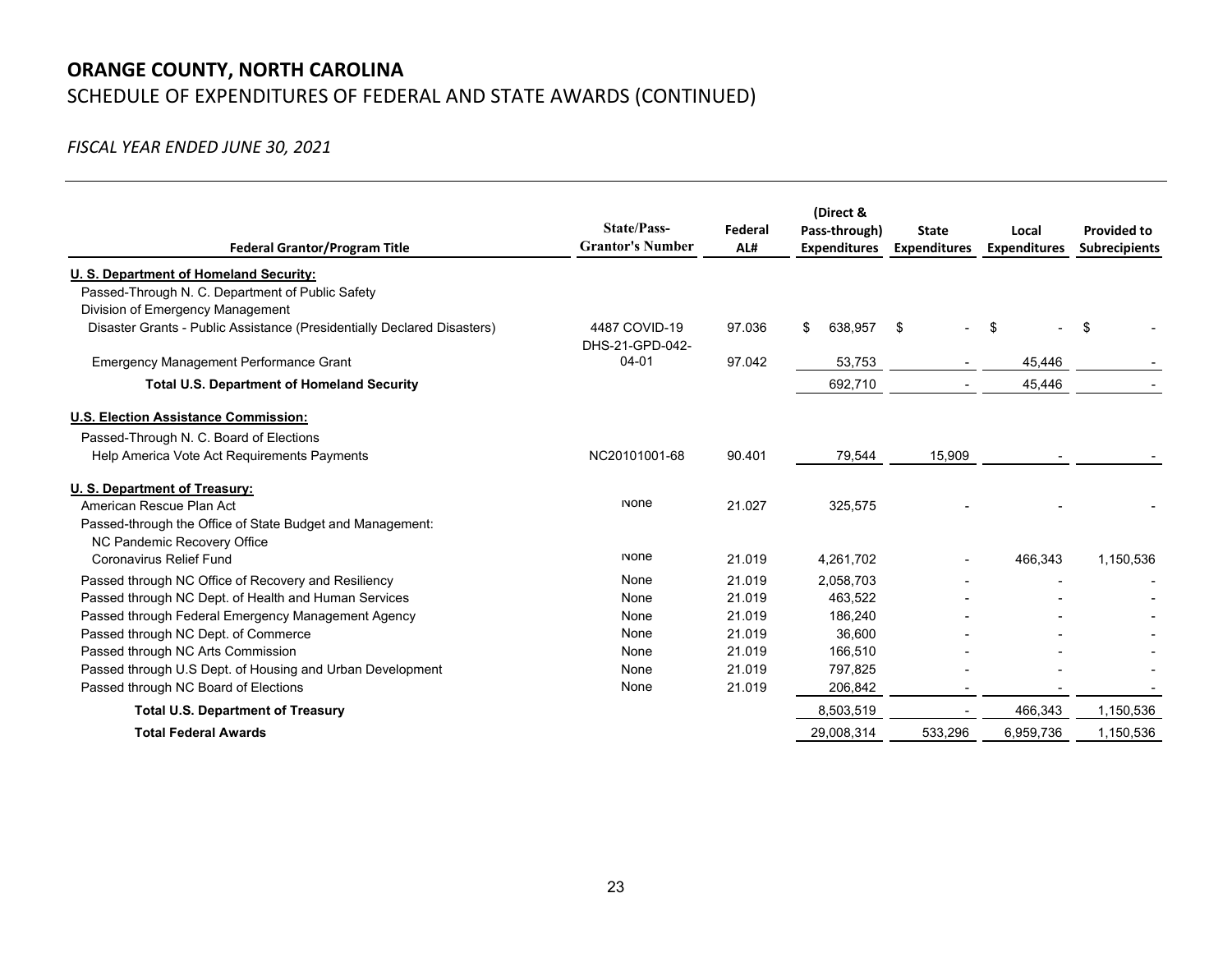| <b>Federal Grantor/Program Title</b>           | <b>State/Pass-</b><br><b>Grantor's Number</b> | Federal<br>AL# | (Direct &<br>Pass-through)<br><b>Expenditures</b> | <b>State</b><br><b>Expenditures</b> | Local<br><b>Expenditures</b> | <b>Provided to</b><br><b>Subrecipients</b> |
|------------------------------------------------|-----------------------------------------------|----------------|---------------------------------------------------|-------------------------------------|------------------------------|--------------------------------------------|
| <b>State Awards:</b>                           |                                               |                |                                                   |                                     |                              |                                            |
| N. C. Department of Health and Human Services: |                                               |                |                                                   |                                     |                              |                                            |
| Division of Social Services:                   |                                               |                |                                                   |                                     |                              |                                            |
| Direct Benefit Payments:                       |                                               |                |                                                   |                                     |                              |                                            |
| CWS Adopt Subsidy & Vendor                     | DMAR016-76                                    |                | \$<br>$\blacksquare$                              | 171.763<br>\$                       | 55,986<br>\$                 | - \$                                       |
| F/C at risk maximization                       | DMAR016-76                                    |                |                                                   | 3,305                               | 1,186                        |                                            |
| Extended FC/Max Non IV-E                       | DMAR016-76                                    |                |                                                   | 29,829                              |                              |                                            |
| Extended FC>20 STIPEND                         | DMAR016-76                                    |                |                                                   | 4,900                               |                              |                                            |
| Foster Care Stipend                            | DMAR016-76                                    |                |                                                   | 29,400                              |                              |                                            |
| APS/CPS Care COVID 19                          | DMAR016-76                                    |                | ٠                                                 | 101.787                             | 230                          |                                            |
| State Child Welfare/CPS/CS LD                  | DMAR016-76                                    |                |                                                   | 189,629                             |                              |                                            |
| <b>SFHF Maximization</b>                       | DMAR016-76                                    |                |                                                   | 4,341                               | 4,341                        |                                            |
| <b>DCD Smart Start</b>                         | DMAR016-76                                    |                |                                                   | 29,894                              |                              |                                            |
| <b>State Foster Home</b>                       | DMAR016-76                                    |                |                                                   | 51,201                              | 51,201                       |                                            |
| SAA/SAD HB 1030                                | DMAR016-76                                    |                |                                                   | 259,594                             |                              |                                            |
| <b>Foster Care</b>                             | DMAR016-76                                    |                |                                                   |                                     |                              |                                            |
| <b>SC/SA Domiciliary Care</b>                  | DMAR016-76                                    |                |                                                   | 402,155                             | 402,155                      |                                            |
| Work First Non Reimbursable                    | DMAR016-76                                    |                |                                                   | $\overline{\phantom{a}}$            | 300,982                      |                                            |
| <b>State Aid to Counties</b>                   | DMAR016-76                                    |                |                                                   |                                     |                              |                                            |
| <b>County Funded Programs</b>                  | DMAR016-76                                    |                |                                                   | $\blacksquare$                      | 4,762,360                    |                                            |
| Non Allocated County Cost                      | DMAR016-76                                    |                |                                                   |                                     | 328,390                      |                                            |
| <b>Total Division of Social Services</b>       |                                               |                |                                                   | 1,277,799                           | 5,906,833                    |                                            |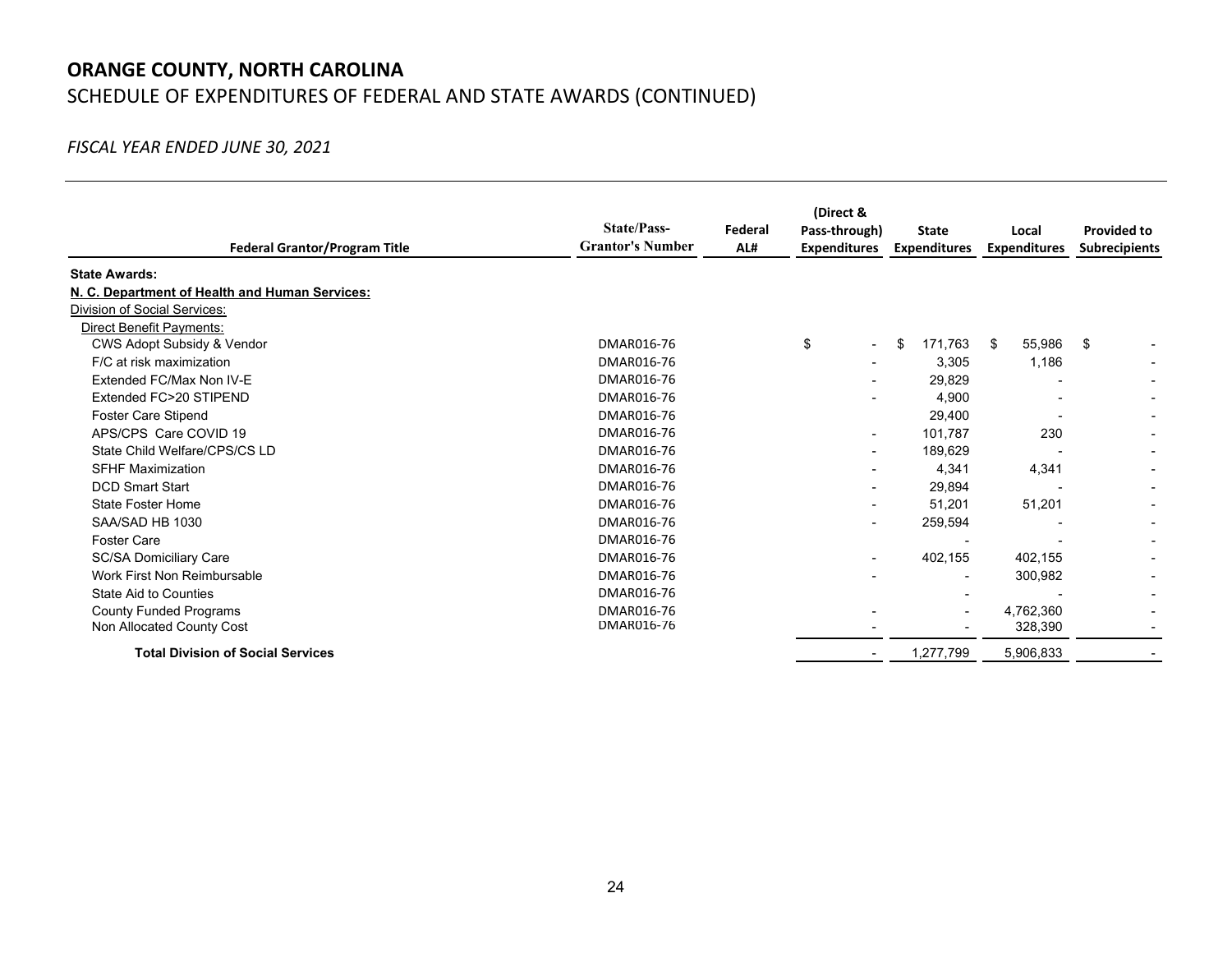| <b>Federal Grantor/Program Title</b>                                                                               | <b>State/Pass-</b><br><b>Grantor's Number</b> | Federal<br>AL# | (Direct &<br>Pass-through)<br><b>Expenditures</b> | <b>State</b><br><b>Expenditures</b> | Local<br><b>Expenditures</b> | <b>Provided to</b><br><b>Subrecipients</b> |
|--------------------------------------------------------------------------------------------------------------------|-----------------------------------------------|----------------|---------------------------------------------------|-------------------------------------|------------------------------|--------------------------------------------|
| Office of Juvenile Justice:                                                                                        |                                               |                |                                                   |                                     |                              |                                            |
| Juvenile Crime Prevention Council                                                                                  |                                               | 536920         | - \$<br>$\sim$                                    | \$<br>$\blacksquare$                | -\$                          | \$                                         |
| Division of Child Health:<br>Pass-Through Orange County Partnership for Young Children<br><b>Smart Start Admin</b> |                                               |                |                                                   |                                     |                              |                                            |
| Division of Public Health:                                                                                         |                                               |                |                                                   |                                     |                              |                                            |
| Other Receipts / State Supported Expenditures                                                                      |                                               |                |                                                   |                                     |                              |                                            |
| Food and Lodging Fees                                                                                              |                                               |                |                                                   | 24,384                              |                              |                                            |
| General Communicable Disease Control                                                                               |                                               |                |                                                   | 3,708                               |                              |                                            |
| <b>CLAS Standards Advancing Health Equity</b>                                                                      |                                               |                |                                                   |                                     |                              |                                            |
| Aid-to-Counties                                                                                                    |                                               |                |                                                   | 105,921                             |                              |                                            |
| Breast and Cervical Cancer Program                                                                                 |                                               |                |                                                   | 4,225                               |                              |                                            |
| <b>Child Health</b>                                                                                                |                                               |                |                                                   | 1,815                               |                              |                                            |
| <b>Healthy Community Activities</b>                                                                                |                                               |                |                                                   | 3,747                               |                              |                                            |
| Family Planning - State                                                                                            |                                               |                |                                                   | 57,534                              |                              |                                            |
| Maternal Health - State                                                                                            |                                               |                |                                                   | 24,955                              |                              |                                            |
| Women's Health Service Fund                                                                                        |                                               |                |                                                   | 16,122                              |                              |                                            |
| <b>Sexually Transmitted Diseases</b>                                                                               |                                               |                |                                                   | 1,753                               |                              |                                            |
| <b>TPPI-Adolescent Parenting Program</b>                                                                           |                                               |                |                                                   | 60,491                              |                              |                                            |
| <b>Tuberculosis Control</b>                                                                                        |                                               |                |                                                   | 12,264                              |                              |                                            |
| <b>Total Division of Public Health</b>                                                                             |                                               |                |                                                   | 316,919                             |                              |                                            |
| Total N. C. Department of Health and Human Services                                                                |                                               |                |                                                   | 1,594,718                           | 5,906,833                    |                                            |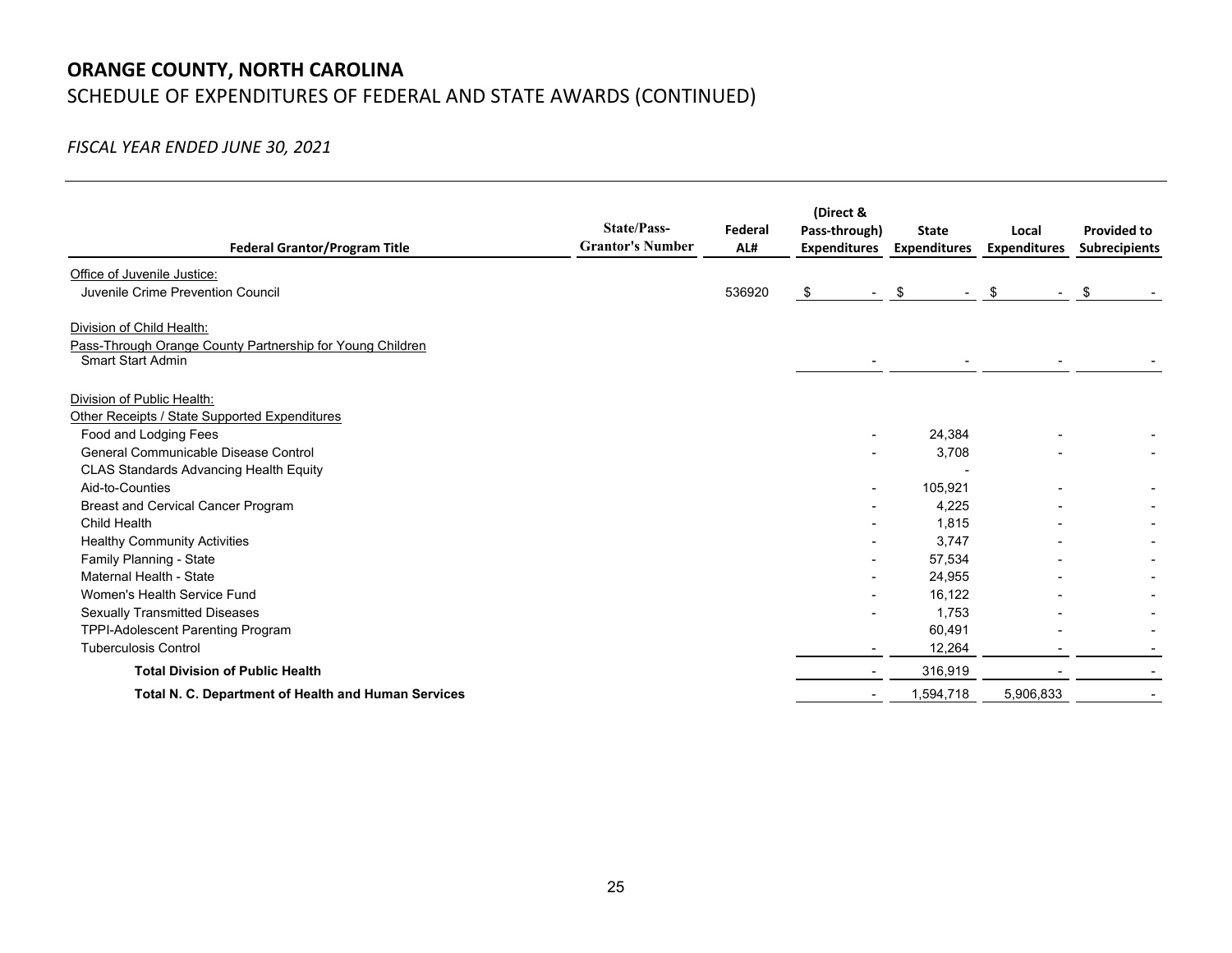| (Direct &<br><b>State/Pass-</b><br>Federal<br>Pass-through)<br><b>Grantor's Number</b><br><b>Federal Grantor/Program Title</b><br>AL#<br><b>Expenditures</b> | <b>State</b><br><b>Expenditures</b> | Local<br>Expenditures | <b>Provided to</b><br><b>Subrecipients</b> |
|--------------------------------------------------------------------------------------------------------------------------------------------------------------|-------------------------------------|-----------------------|--------------------------------------------|
| N.C. Department of Natural and Cultural Resources                                                                                                            |                                     |                       |                                            |
| \$<br><b>State Arts Grant</b><br>$\overline{\phantom{0}}$                                                                                                    | \$<br>216,918                       | \$                    | \$                                         |
| State Historic Preservation Office Historic Resources Grant (CLG)                                                                                            | 14,700                              |                       |                                            |
| Division of State Library:                                                                                                                                   |                                     |                       |                                            |
| Library State Aid                                                                                                                                            |                                     |                       |                                            |
| State Aid to Public Libraries                                                                                                                                | 104,692                             |                       |                                            |
| Total N. C. Department of Natural and Cultural Resources                                                                                                     | 336,310                             |                       |                                            |
| N. C. Department of Public Safety                                                                                                                            |                                     |                       |                                            |
| Juvenile Crime Prevention Council                                                                                                                            | 355,976                             | 1,434,731             |                                            |
| GS143B-604<br>Local Reentry Council Grant                                                                                                                    | 140,042                             |                       |                                            |
| Safe Roads Act<br>SL1983-435                                                                                                                                 | 9,706                               |                       |                                            |
| Total N. C. Department of Crime Control and Public Safety                                                                                                    | 505,724                             | 1,434,731             |                                            |
| N. C. Housing Trust Fund                                                                                                                                     |                                     |                       |                                            |
| Passed-through North Carolina Housing Finance Agency                                                                                                         |                                     |                       |                                            |
| Urgent Repair Grant                                                                                                                                          | 93,178                              |                       |                                            |
| Single Family Housing Rehabilitation                                                                                                                         | 17,191                              |                       |                                            |
| <b>Total N.C. Housing Trust Fund</b>                                                                                                                         | 110,369                             |                       |                                            |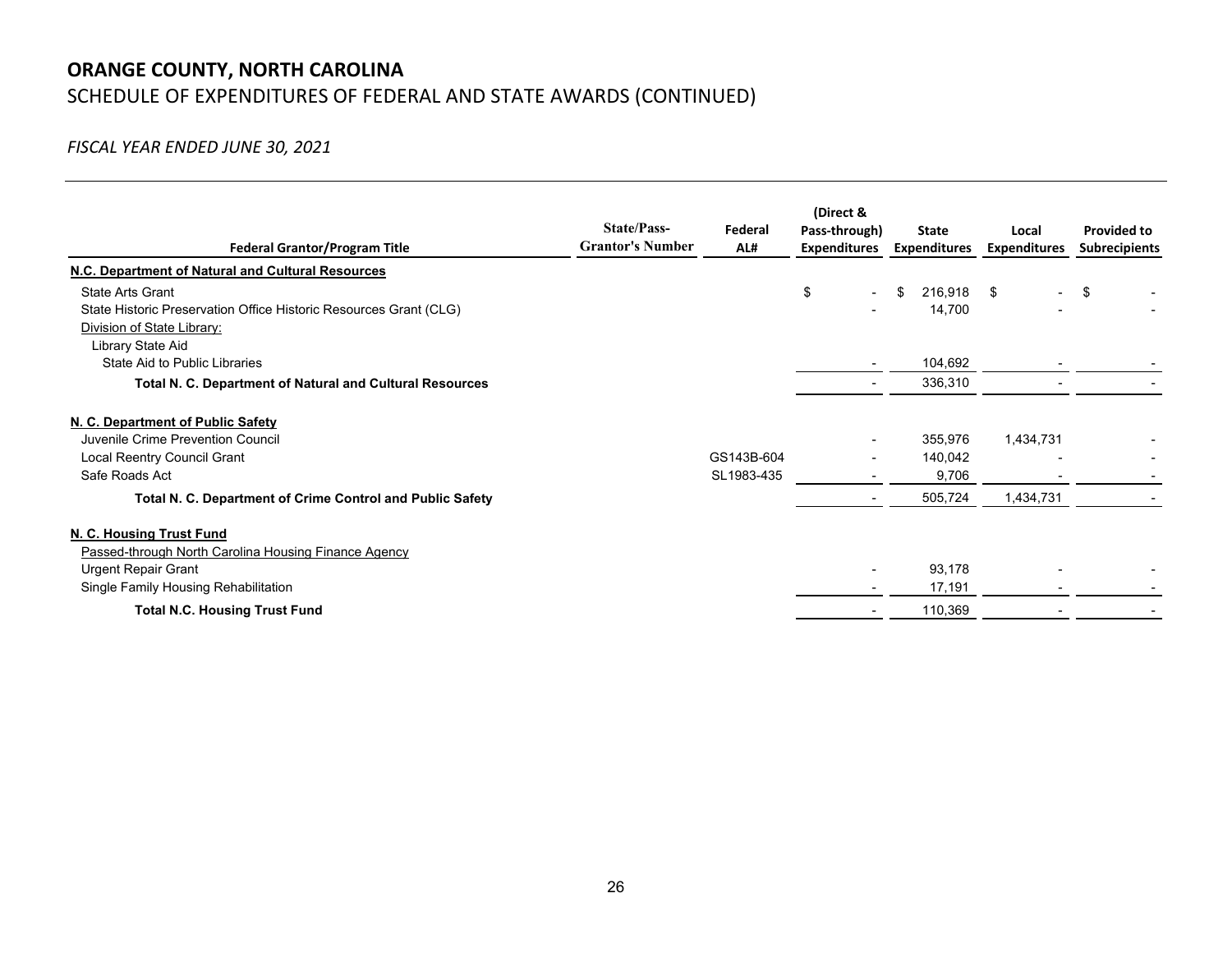| <b>Federal Grantor/Program Title</b>                   | <b>State/Pass-</b><br><b>Grantor's Number</b> | Federal<br>AL# | (Direct &<br>Pass-through)<br><b>Expenditures</b> | <b>State</b><br><b>Expenditures</b> | Local<br><b>Expenditures</b> | <b>Provided to</b><br><b>Subrecipients</b> |
|--------------------------------------------------------|-----------------------------------------------|----------------|---------------------------------------------------|-------------------------------------|------------------------------|--------------------------------------------|
| N. C. Department of Public Instruction:                |                                               |                |                                                   |                                     |                              |                                            |
| Public School Capital Building Fund - Lottery Proceeds |                                               |                |                                                   | \$1,402,354                         | S.<br>$\sim$                 | S.                                         |
| N.C. Department of Environment and Natural Resources   |                                               |                |                                                   |                                     |                              |                                            |
| NC Water Quality Grant                                 |                                               |                |                                                   | 3,300                               |                              |                                            |
| N.C. Department of Insurance                           |                                               |                |                                                   |                                     |                              |                                            |
| SHIIP Funds                                            |                                               |                |                                                   | 9,266                               |                              |                                            |
| <b>Total State Awards</b>                              |                                               |                |                                                   | 3,962,040                           | 7,341,564                    |                                            |
| <b>Total Federal and State Awards</b>                  |                                               |                | \$29,008,314                                      | \$4,495,336                         | \$14,301,300                 | \$1,150,536                                |